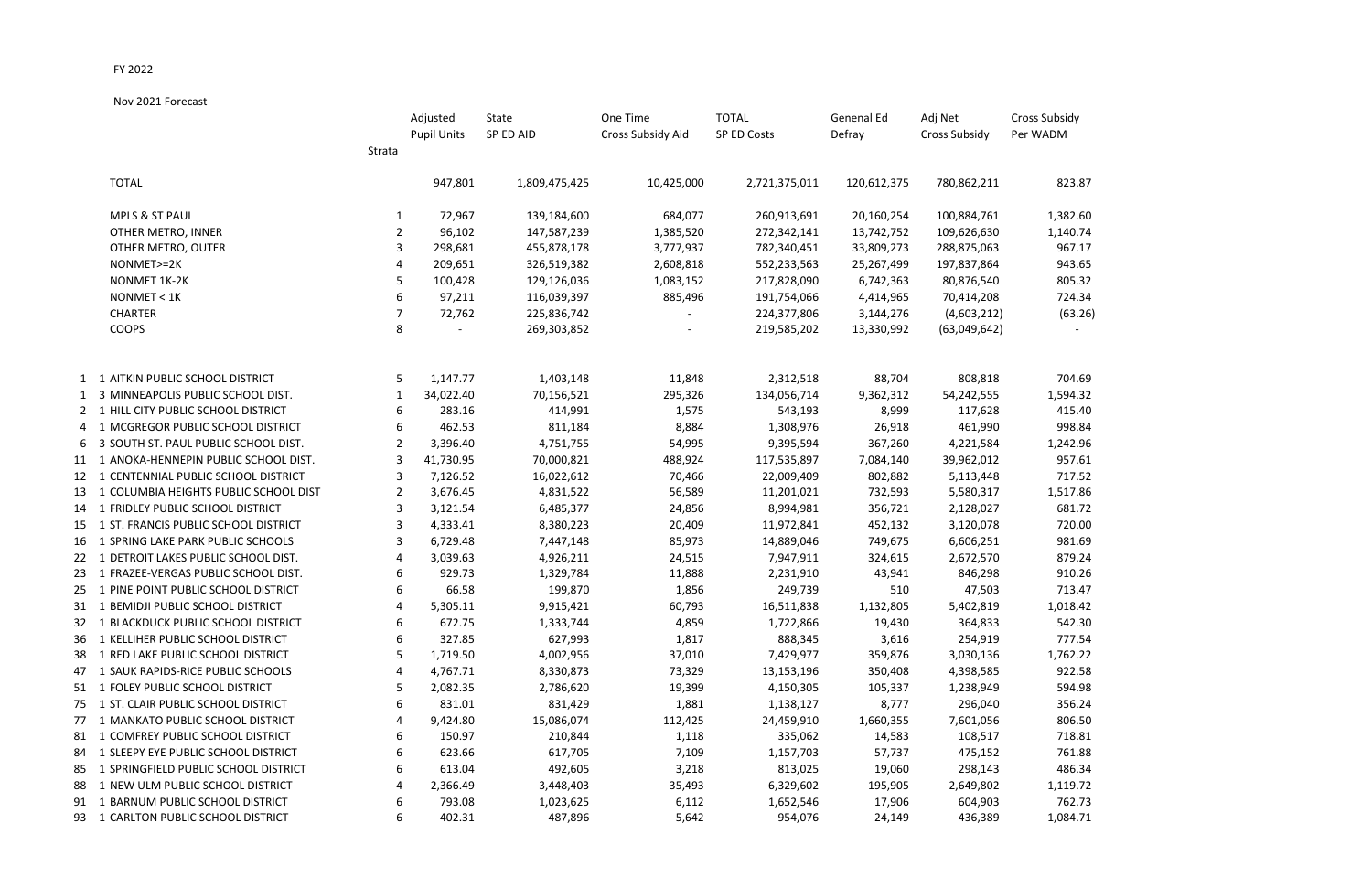|     | 94 1 CLOQUET PUBLIC SCHOOL DISTRICT       |   | 3,109.66  | 4,299,257  | 29,424  | 6,911,001  | 422,858   | 2,159,463  | 694.44             |
|-----|-------------------------------------------|---|-----------|------------|---------|------------|-----------|------------|--------------------|
|     | 95 1 CROMWELL-WRIGHT PUBLIC SCHOOLS       |   | 332.99    | 442,247    | 1,536   | 573,534    | 11,824    | 117,927    | 354.15             |
| 97  | 1 MOOSE LAKE PUBLIC SCHOOL DISTRICT       |   | 660.68    | 717,995    | 3,507   | 1,152,772  | 43,374    | 387,896    | 587.11             |
| 99  | 1 ESKO PUBLIC SCHOOL DISTRICT             |   | 1,410.25  | 1,114,838  | 9,433   | 1,868,921  | 55,248    | 689,402    | 488.85             |
| 100 | 1 WRENSHALL PUBLIC SCHOOL DISTRICT        | 6 | 415.09    | 616,344    | 105     | 875,618    | 15,924    | 243,245    | 586.00             |
| 108 | 1 CENTRAL PUBLIC SCHOOL DISTRICT          |   | 1,056.85  | 539,884    | 19,346  | 1,994,494  | 32,700    | 1,402,564  | 1,327.12           |
| 110 | 1 WACONIA PUBLIC SCHOOL DISTRICT          |   | 4,551.48  | 6,861,503  | 59,457  | 11,997,192 | 209,565   | 4,866,668  | 1,069.25           |
|     | 111 1 WATERTOWN-MAYER PUBLIC SCHOOL DIST. |   | 1,702.07  | 1,993,257  | 20,912  | 3,803,269  | 94,119    | 1,694,981  | 995.83             |
| 112 | 1 EASTERN CARVER COUNTY PUBLIC SCHOOL     |   | 10,276.87 | 13,702,241 | 122,820 | 23,667,087 | 788,781   | 9,053,245  | 880.93             |
|     | 113 1 WALKER-HACKENSACK-AKELEY SCHL. DIST | 6 | 812.94    | 1,341,649  | 10,081  | 2,089,081  | 61,981    | 675,370    | 830.77             |
| 115 | 1 CASS LAKE-BENA PUBLIC SCHOOLS           |   | 1,410.72  | 2,773,114  | 12,477  | 4,462,544  | 264,657   | 1,412,295  | 1,001.12           |
|     | 116 1 PILLAGER PUBLIC SCHOOL DISTRICT     | 6 | 1,328.40  | 1,684,806  | 7,856   | 2,687,932  | 62,333    | 932,938    | 702.30             |
| 118 | 1 NORTHLAND COMMUNITY SCHOOLS             | 6 | 361.00    | 682,581    | 4,749   | 1,045,887  | 41,290    | 317,266    | 878.85             |
| 129 | 1 MONTEVIDEO PUBLIC SCHOOL DISTRICT       |   | 1,787.37  | 2,273,307  | 24,251  | 4,170,671  | 121,406   | 1,751,708  | 980.05             |
| 138 | 1 NORTH BRANCH PUBLIC SCHOOLS             |   | 2,822.72  | 3,250,046  | 32,958  | 6,424,777  | 117,213   | 3,024,560  | 1,071.51           |
| 139 | 1 RUSH CITY PUBLIC SCHOOL DISTRICT        | 6 | 945.03    | 1,059,379  | 9,017   | 1,895,486  | 25,491    | 801,599    | 848.23             |
| 146 | 1 BARNESVILLE PUBLIC SCHOOL DIST.         | 6 | 981.11    | 737,011    | 8,029   | 1,331,822  | 28,098    | 558,684    | 569.44             |
| 150 | 1 HAWLEY PUBLIC SCHOOL DISTRICT           | 6 | 1,101.79  | 720,370    | 6,723   | 1,237,654  | 9,829     | 500,731    | 454.47             |
|     | 152 1 MOORHEAD PUBLIC SCHOOL DISTRICT     |   | 7,817.28  | 14,171,439 | 106,670 | 22,443,621 | 958,436   | 7,207,076  | 921.94             |
|     | 160 70 MINNESOTA STATE ACADEMIES          | 8 |           | 3,767,933  |         | 3,767,933  |           |            |                    |
|     | 162 1 BAGLEY PUBLIC SCHOOL DISTRICT       | 6 | 1,025.40  | 1,519,860  | 11,140  | 2,067,508  | 85,411    | 451,097    | 439.92             |
|     | 166 1 COOK COUNTY PUBLIC SCHOOLS          | 6 | 503.81    | 777,838    | 11,663  | 1,986,706  | 45,642    | 1,151,562  | 2,285.71           |
| 173 | 1 MOUNTAIN LAKE PUBLIC SCHOOLS            |   | 556.77    | 488,253    | 5,401   | 904,787    | 18,076    | 393,056    | 705.95             |
|     | 177 1 WINDOM PUBLIC SCHOOL DISTRICT       | 6 | 1,296.19  | 1,700,211  | 20,191  | 3,340,982  | 111,310   | 1,509,270  | 1,164.39           |
|     | 181 1 BRAINERD PUBLIC SCHOOL DISTRICT     | 4 | 6,850.60  | 16,110,060 | 88,148  | 24,619,519 | 1,670,770 | 6,750,541  | 985.39             |
|     | 182 1 CROSBY-IRONTON PUBLIC SCHOOL DIST.  |   | 1,105.55  | 1,940,762  | 18,533  | 3,245,021  | 122,679   | 1,163,046  | 1,052.01           |
|     | 186 1 PEQUOT LAKES PUBLIC SCHOOLS         | 5 | 1,942.85  | 1,783,813  | 14,013  | 3,067,408  | 134,478   | 1,135,103  | 584.25             |
| 191 | 1 BURNSVILLE PUBLIC SCHOOL DISTRICT       |   | 8,206.85  | 16,122,096 | 142,290 | 28,234,181 | 1,140,610 | 10,829,186 | 1,319.53           |
|     | 192 1 FARMINGTON PUBLIC SCHOOL DISTRICT   | 3 | 7,622.67  | 9,522,104  | 125,386 | 18,463,732 | 621,356   | 8,194,885  | 1,075.07           |
|     | 194 1 LAKEVILLE PUBLIC SCHOOL DISTRICT    | 3 | 12,738.19 | 20,390,145 | 202,039 | 36,277,239 | 1,288,909 | 14,396,146 | 1,130.16           |
|     | 195 1 RANDOLPH PUBLIC SCHOOL DISTRICT     | 3 | 851.85    | 771,875    | 3,409   | 1,309,179  | 5,540     | 528,355    | 620.24             |
|     | 196 1 ROSEMOUNT-APPLE VALLEY-EAGAN        |   | 32,130.99 | 55,759,488 | 369,913 | 89,270,148 | 5,280,054 | 27,860,693 | 867.10             |
| 197 | 1 WEST ST. PAUL-MENDOTA HTS.-EAGAN        |   | 5,605.69  | 9,622,644  | 81,229  | 17,374,980 | 977,379   | 6,693,728  | 1,194.10           |
| 199 | 1 INVER GROVE HEIGHTS SCHOOLS             | 3 | 3,803.97  | 4,795,105  | 61,196  | 9,530,645  | 368,317   | 4,306,027  | 1,131.98           |
|     | 1 HASTINGS PUBLIC SCHOOL DISTRICT         | 3 | 4,632.14  | 6,423,907  | 63,273  | 11,608,269 | 343,464   | 4,777,626  |                    |
| 200 | 1 HAYFIELD PUBLIC SCHOOL DISTRICT         | 6 | 738.74    | 790,665    | 6,880   |            | 32,029    | 485,032    | 1,031.41<br>656.57 |
| 203 | 1 KASSON-MANTORVILLE SCHOOL DISTRICT      |   | 2,464.92  |            | 19,374  | 1,314,606  |           |            | 533.28             |
| 204 | 1 ALEXANDRIA PUBLIC SCHOOL DISTRICT       |   | 4,568.93  | 1,708,762  | 60,356  | 3,187,028  | 144,396   | 1,314,497  | 915.39             |
| 206 |                                           |   |           | 7,861,007  |         | 12,623,816 | 520,116   | 4,182,337  |                    |
| 213 | 1 OSAKIS PUBLIC SCHOOL DISTRICT           | 6 | 940.26    | 1,306,528  | 4,781   | 1,659,656  | 40,307    | 308,040    | 327.61             |
| 227 | 1 CHATFIELD PUBLIC SCHOOLS                |   | 987.98    | 782,999    | 8,929   | 1,327,456  | 12,309    | 523,220    | 529.58             |
| 229 | 1 LANESBORO PUBLIC SCHOOL DISTRICT        |   | 431.96    | 507,036    |         | 539,567    | 7,717     | 24,814     | 57.45              |
| 238 | 1 MABEL-CANTON PUBLIC SCHOOL DIST.        |   | 264.79    | 215,139    | 3,821   | 447,073    | 7,962     | 220,151    | 831.43             |
| 239 | 1 RUSHFORD-PETERSON PUBLIC SCHOOLS        | 6 | 704.75    | 696,146    | 7,872   | 1,190,505  | 30,083    | 456,404    | 647.61             |
|     | 241 1 ALBERT LEA PUBLIC SCHOOL DISTRICT   |   | 3,795.98  | 8,289,207  | 72,180  | 14,119,366 | 789,196   | 4,968,783  | 1,308.96           |
|     | 242 1 ALDEN-CONGER PUBLIC SCHOOL DISTRICT |   | 501.59    | 612,925    | 5,528   | 972,847    | 4,310     | 350,084    | 697.95             |
|     | 246 50 CENTRAL MINNESOTA E.R.D.C.         | 8 |           |            |         |            |           |            |                    |
|     | 252 1 CANNON FALLS PUBLIC SCHOOL DISTRICT | 5 | 1,264.26  | 1,319,266  | 12,906  | 2,573,924  | 58,053    | 1,183,699  | 936.28             |

|          |   |     | 694.44<br>354.15<br>587.11                 |  |
|----------|---|-----|--------------------------------------------|--|
|          |   |     | 488.85<br>586.00<br>1,327.12               |  |
|          |   |     | 1,069.25<br>995.83<br>880.93               |  |
|          |   |     | 830.77<br>1,001.12<br>702.30               |  |
|          |   |     | 878.85<br>980.05                           |  |
|          |   |     | 1,071.51<br>848.23<br>569.44               |  |
|          |   |     | 454.47<br>921.94                           |  |
| 2,285.71 |   |     | 439.92<br>705.95                           |  |
|          |   |     | 1,164.39<br>985.39<br>1,052.01             |  |
|          |   |     | 584.25<br>1,319.53                         |  |
|          |   |     | 1,075.07<br>1,130.16<br>620.24             |  |
|          |   |     | 867.10<br>1,194.10<br>1,131.98<br>1,031.41 |  |
|          |   |     | 656.57<br>533.28<br>915.39<br>327.61       |  |
|          |   |     | 529.58<br>57.45<br>831.43                  |  |
| 1.       |   |     | 647.61<br>308.96<br>697.95                 |  |
|          | C | 126 | ົາ ເ                                       |  |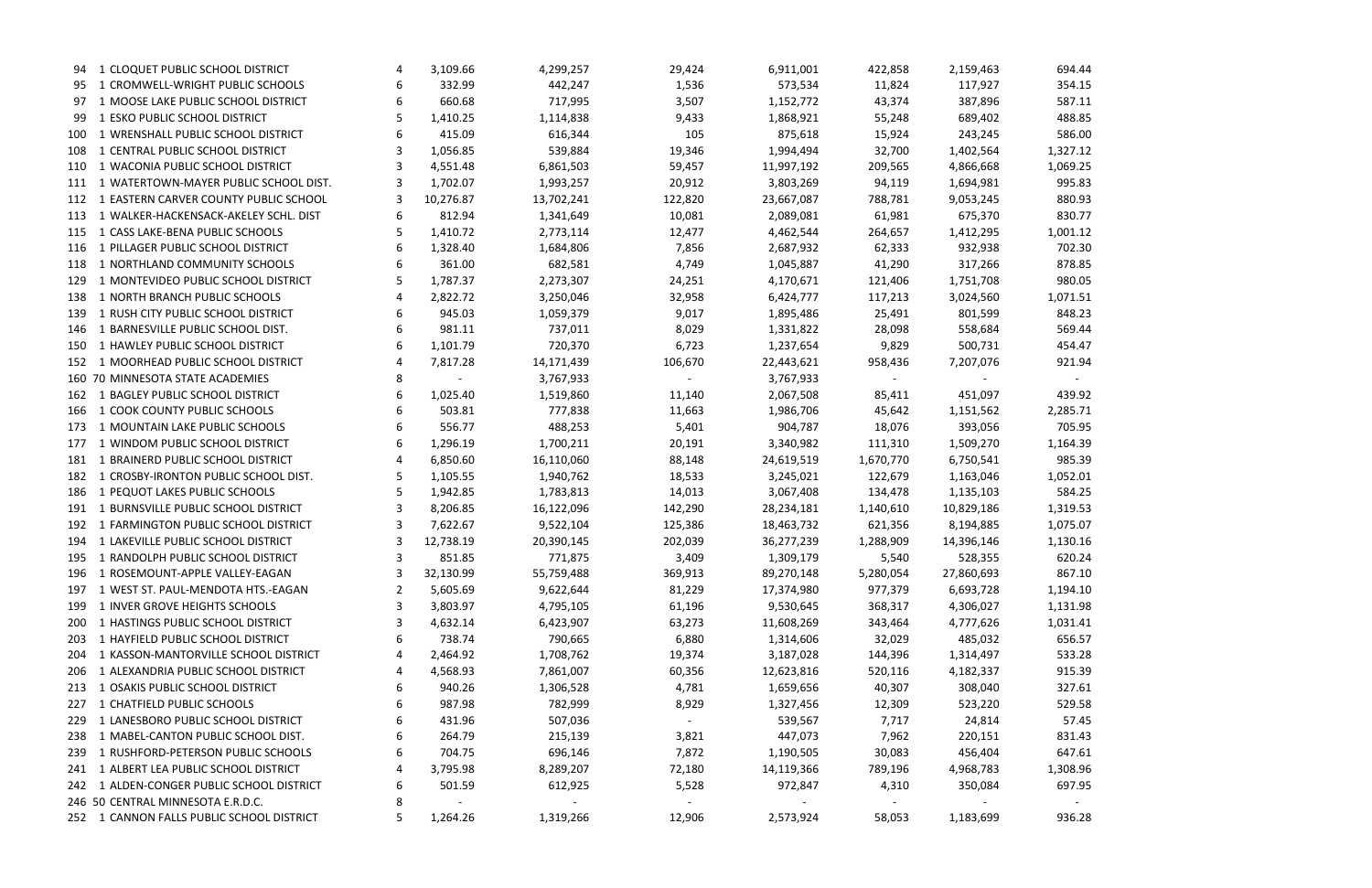| 253 | 1 GOODHUE PUBLIC SCHOOL DISTRICT          | 6 | 779.56    | 378,025                | 5,871   | 664,845    | 4,286     | 276,663        | 354.90   |
|-----|-------------------------------------------|---|-----------|------------------------|---------|------------|-----------|----------------|----------|
| 255 | 1 PINE ISLAND PUBLIC SCHOOL DIST.         | 5 | 1,676.94  | 1,315,245              | 9,533   | 2,075,462  | 71,868    | 678,815        | 404.79   |
| 256 | 1 RED WING PUBLIC SCHOOL DISTRICT         |   | 2,818.72  | 4,638,408              | 40,708  | 8,385,270  | 316,278   | 3,389,877      | 1,202.63 |
| 261 | 1 ASHBY PUBLIC SCHOOL DISTRICT            |   | 347.17    | 375,924                | 2,724   | 490,858    | 1,601     | 110,609        | 318.61   |
| 264 | 1 HERMAN-NORCROSS SCHOOL DISTRICT         | 6 | 107.61    | 140,975                | 517     | 192,790    | 1,518     | 49,780         | 462.59   |
|     | 270 1 HOPKINS PUBLIC SCHOOL DISTRICT      |   | 7,482.92  | 9,612,024              | 118,320 | 18,062,743 | 866,951   | 7,465,448      | 997.67   |
| 271 | 1 BLOOMINGTON PUBLIC SCHOOL DISTRICT      | 3 | 10,933.63 | 21,380,840             | 179,631 | 37,826,570 | 1,650,346 | 14,615,753     | 1,336.77 |
|     | 272 1 EDEN PRAIRIE PUBLIC SCHOOL DISTRICT | 3 | 9,896.17  | 13,219,616             | 94,733  | 23,351,200 | 771,186   | 9,265,666      | 936.29   |
| 273 | 1 EDINA PUBLIC SCHOOL DISTRICT            |   | 9,313.87  | 14,456,314             | 121,953 | 24,017,530 | 456,336   | 8,982,927      | 964.47   |
| 276 | 1 MINNETONKA PUBLIC SCHOOL DISTRICT       | 3 | 12,264.82 | 15,705,182             | 94,393  | 23,001,386 | 743,563   | 6,458,248      | 526.57   |
| 277 | 1 WESTONKA PUBLIC SCHOOL DISTRICT         | 3 | 2,732.67  | 3,350,705              | 46,906  | 6,983,530  | 176,683   | 3,409,236      | 1,247.58 |
| 278 | 1 ORONO PUBLIC SCHOOL DISTRICT            | 3 | 3,212.40  | 3,438,598              | 31,724  | 5,816,176  | 49,906    | 2,295,948      | 714.71   |
| 279 | 1 OSSEO PUBLIC SCHOOL DISTRICT            | 3 | 22,643.33 | 32,096,525             | 378,064 | 64,838,951 | 3,078,564 | 29,285,799     | 1,293.35 |
| 280 | 1 RICHFIELD PUBLIC SCHOOL DISTRICT        | 2 | 4,543.54  | 6,803,635              | 75,672  | 13,330,439 | 879,098   | 5,572,034      | 1,226.36 |
| 281 | 1 ROBBINSDALE PUBLIC SCHOOL DISTRICT      | 2 | 12,401.21 | 15,744,986             | 193,598 | 35,957,488 | 2,320,144 | 17,698,759     | 1,427.18 |
| 282 | 1 ST. ANTHONY-NEW BRIGHTON SCHOOLS        | 2 | 2,019.30  | 2,048,249              | 22,363  | 4,085,841  | 9,432     | 2,005,796      | 993.31   |
| 283 | 1 ST. LOUIS PARK PUBLIC SCHOOL DIST.      | 2 | 4,888.02  | 6,970,356              | 81,963  | 12,634,541 | 493,352   | 5,088,869      | 1,041.09 |
| 284 | 1 WAYZATA PUBLIC SCHOOL DISTRICT          |   | 13,272.05 | 12,113,037             | 168,342 | 25,419,175 | 743,007   | 12,394,790     | 933.90   |
| 286 | 1 BROOKLYN CENTER SCHOOL DISTRICT         | 2 | 2,566.78  | 1,868,023              | 32,101  | 5,954,513  | 452,810   | 3,601,579      | 1,403.15 |
| 287 | 6 INTERMEDIATE SCHOOL DISTRICT 287        | 8 |           | 69,336,188             |         | 55,123,089 | 2,958,006 | (17, 171, 105) |          |
| 288 | 6 SOUTHWEST METRO EDUCATIONAL COOP        |   | $\sim$    | 14,510,694             | $\sim$  | 10,241,277 | 1,115,258 | (5,384,676)    |          |
| 294 | 1 HOUSTON PUBLIC SCHOOL DISTRICT          |   | 2,223.59  | 3,339,261              | 8,830   | 3,780,618  | 241,884   | 190,642        | 85.74    |
| 297 | 1 SPRING GROVE SCHOOL DISTRICT            |   | 385.01    | 402,867                | 3,331   | 728,477    | 11,120    | 311,159        | 808.18   |
| 299 | 1 CALEDONIA PUBLIC SCHOOL DISTRICT        | 6 | 807.47    | 1,071,879              | 5,946   | 1,859,030  | 38,892    | 742,314        | 919.31   |
| 300 | 1 LA CRESCENT-HOKAH SCHOOL DISTRICT       | 5 | 1,198.16  | 1,996,598              | 17,085  | 3,366,239  | 79,654    | 1,272,902      | 1,062.38 |
| 306 | 1 LAPORTE PUBLIC SCHOOL DISTRICT          |   | 356.63    | 635,665                | 4,733   | 936,410    | 18,799    | 277,213        | 777.32   |
| 308 | 1 NEVIS PUBLIC SCHOOL DISTRICT            |   | 652.76    | 706,709                | 5,028   | 1,080,840  | 21,862    | 347,240        | 531.96   |
| 309 | 1 PARK RAPIDS PUBLIC SCHOOL DISTRICT      | 5 |           |                        |         | 3,756,238  |           |                |          |
|     | 1 BRAHAM PUBLIC SCHOOL DISTRICT           |   | 1,816.38  | 1,991,015              | 23,001  |            | 157,953   | 1,584,269      | 872.21   |
| 314 | 1 GREENWAY PUBLIC SCHOOL DISTRICT         | 6 | 807.58    | 631,986                | 12,439  | 1,404,988  | 11,002    | 749,561        | 928.15   |
| 316 | 317 1 DEER RIVER PUBLIC SCHOOL DISTRICT   |   | 1,163.29  | 3,189,652<br>2,757,409 | 18,526  | 4,570,767  | 195,375   | 1,167,214      | 1,003.38 |
|     |                                           | 6 | 955.24    |                        | 7,922   | 4,057,616  | 137,810   | 1,154,475      | 1,208.57 |
| 318 | 1 GRAND RAPIDS PUBLIC SCHOOL DISTRICT     | 4 | 4,430.95  | 7,120,075              | 47,076  | 11,593,280 | 788,967   | 3,637,162      | 820.85   |
| 319 | 1 NASHWAUK-KEEWATIN SCHOOL DISTRICT       | 6 | 597.36    | 1,089,848              | 8,783   | 1,752,883  | 54,016    | 600,236        | 1,004.82 |
| 323 | 2 FRANCONIA PUBLIC SCHOOL DISTRICT        |   | 30.96     | (27, 406)              | 204     |            |           | 27,201         | 878.66   |
| 330 | 1 HERON LAKE-OKABENA SCHOOL DISTRICT      |   | 310.55    | 397,919                | 1,378   | 604,422    | 45,791    | 159,334        | 513.06   |
| 332 | 1 MORA PUBLIC SCHOOL DISTRICT             |   | 1,754.74  | 1,862,380              | 22,497  | 3,592,696  | 137,670   | 1,570,148      | 894.81   |
| 333 | 1 OGILVIE PUBLIC SCHOOL DISTRICT          | 6 | 587.48    | 627,176                | 3,736   | 1,251,096  | 34,734    | 585,451        | 996.55   |
| 345 | 1 NEW LONDON-SPICER SCHOOL DISTRICT       | 5 | 1,690.57  | 2,888,867              | 15,200  | 4,224,513  | 53,554    | 1,266,891      | 749.39   |
| 347 | 1 WILLMAR PUBLIC SCHOOL DISTRICT          |   | 4,516.45  | 7,609,124              | 57,854  | 12,793,304 | 382,197   | 4,744,130      | 1,050.41 |
| 356 | 1 LANCASTER PUBLIC SCHOOL DISTRICT        |   | 199.79    | 259,533                | 2,855   | 438,013    | 16,542    | 159,083        | 796.27   |
|     | 361 1 INTERNATIONAL FALLS SCHOOL DISTRICT | Ь | 1,004.84  | 856,601                | 11,947  | 1,692,602  | 38,979    | 785,075        | 781.30   |
| 362 | 1 LITTLEFORK-BIG FALLS SCHOOL DIST.       | 6 | 327.42    | 420,959                | 1,425   | 556,775    | 35,728    | 98,664         | 301.33   |
|     | 363 1 SOUTH KOOCHICHING SCHOOL DISTRICT   |   | 316.85    | 564,400                | 2,399   | 700,251    | 19,457    | 113,996        | 359.78   |
| 378 | 1 DAWSON-BOYD PUBLIC SCHOOL DISTRICT      | 6 | 630.21    | 1,003,692              | 6,702   | 1,566,393  | 57,392    | 498,606        | 791.18   |
|     | 381 1 LAKE SUPERIOR PUBLIC SCHOOL DIST.   |   | 1,477.20  | 1,822,363              | 26,247  | 3,455,982  | 124,066   | 1,483,306      | 1,004.14 |
|     | 382 52 NW REGION INTERDISTRICT COUNCIL    | 8 |           |                        |         |            |           |                |          |
|     | 390 1 LAKE OF THE WOODS SCHOOL DISTRICT   | 6 | 487.49    | 606,228                | 1,887   | 825,936    | 17,288    | 200,533        | 411.36   |

| 354.90             |       |
|--------------------|-------|
| 404.79             |       |
| 1,202.63           |       |
| 318.61             |       |
| 462.59             |       |
| 997.67             |       |
| 336.77<br>1,       |       |
| 936.29             |       |
| 964.47             |       |
| 526.57<br>1,247.58 |       |
| 714.71             |       |
| 1,293.35           |       |
| 1,226.36           |       |
| 1,427.18           |       |
| 993.31             |       |
| 1,041.09           |       |
| 933.90             |       |
| 1,403.15           |       |
|                    |       |
|                    |       |
|                    | 85.74 |
| 808.18             |       |
|                    |       |
| 919.31             |       |
| 1,062.38           |       |
| 777.32             |       |
| 531.96             |       |
| 872.21             |       |
| 928.15             |       |
| 1,003.38           |       |
| 1,208.57           |       |
| 820.85             |       |
| 1,004.82<br>878.66 |       |
| 513.06             |       |
| 894.81             |       |
| 996.55             |       |
| 749.39             |       |
| 1,050.41           |       |
| 796.27             |       |
| 781.30             |       |
| 301.33             |       |
| 359.78             |       |
| 791.18             |       |
| 1,004.14           |       |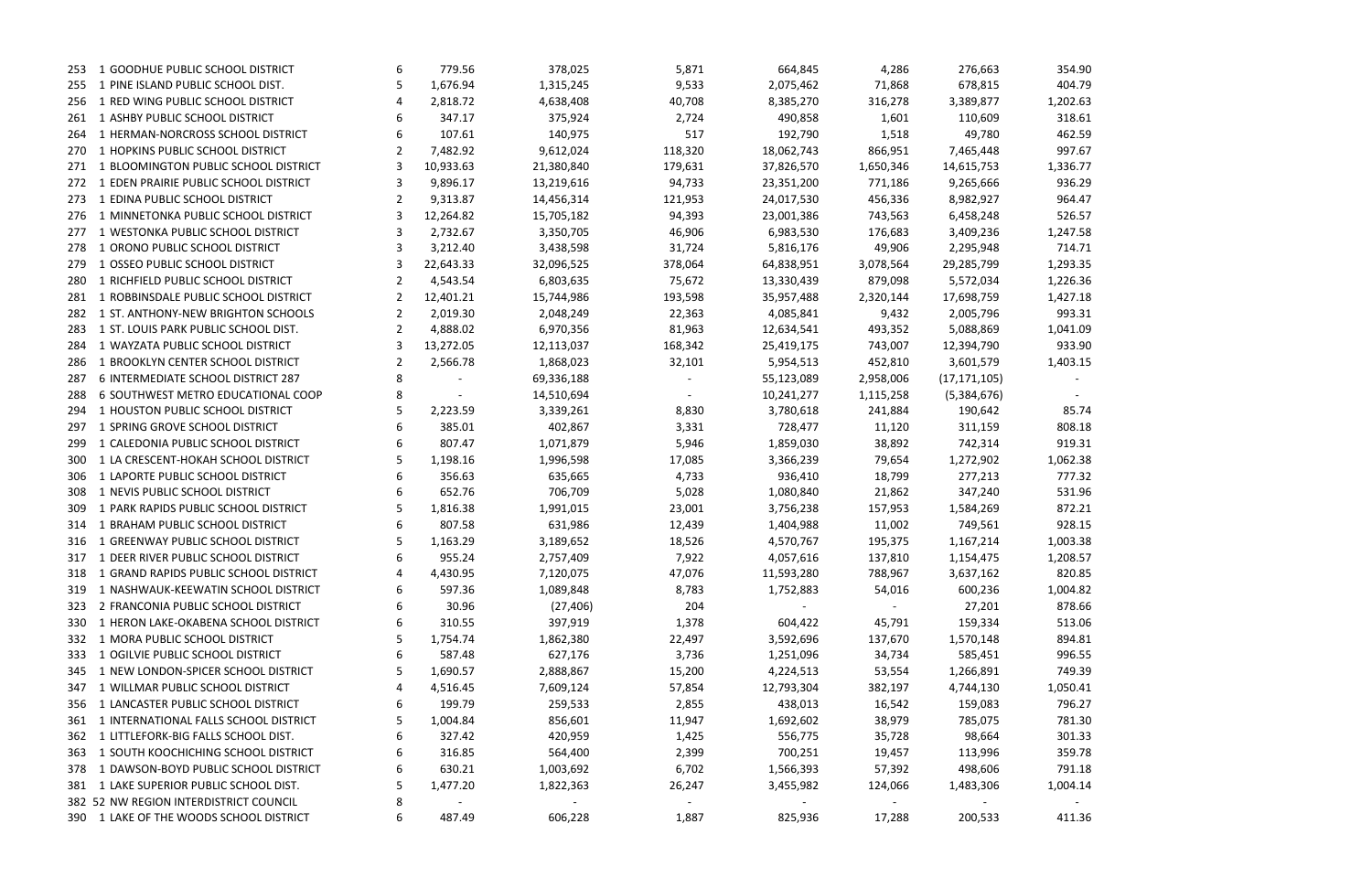| 391 1 CLEVELAND PUBLIC SCHOOL DISTRICT       | 6 | 579.07    | 321,496    | 2,284   | 493,095    | 11,549    | 157,766    | 272.45   |
|----------------------------------------------|---|-----------|------------|---------|------------|-----------|------------|----------|
| 397 52 LAKE AGASSIZ SPECIAL ED. COOP.        | 8 |           | 1,678,532  |         | 1,177,895  |           | (500, 637) |          |
| 398 52 MIDWEST SPECIAL EDUCATION COOP.       | 8 |           | 400,689    |         | 328,999    | 433       | (72, 123)  |          |
| 1 HENDRICKS PUBLIC SCHOOL DISTRICT<br>402    | 6 | 172.69    | 250,755    |         | 274,889    | 12,154    | 11,979     | 69.37    |
| 1 IVANHOE PUBLIC SCHOOL DISTRICT<br>403      | 6 | 155.77    | 60,404     | 1,815   | 179,282    | 3,229     | 113,835    | 730.80   |
| 1 LAKE BENTON PUBLIC SCHOOL DISTRICT<br>404  | 6 | 209.01    | 172,521    | 893     | 270,163    | 1,487     | 95,261     | 455.77   |
| 1 MARSHALL PUBLIC SCHOOL DISTRICT<br>413     |   | 2,777.65  | 3,993,289  | 32,459  | 6,600,562  | 236,695   | 2,338,119  | 841.76   |
| 1 MINNEOTA PUBLIC SCHOOL DISTRICT<br>414     | 6 | 508.16    | 540,332    | 2,443   | 690,938    | 11,166    | 136,997    | 269.60   |
| 1 LYND PUBLIC SCHOOL DISTRICT<br>415         | 6 | 218.42    | 183,471    | 1,910   | 333,058    | 5,572     | 142,104    | 650.60   |
| 1 HUTCHINSON PUBLIC SCHOOL DISTRICT<br>423   |   | 2,879.39  | 4,240,687  | 37,266  | 6,975,255  | 186,438   | 2,510,864  | 872.01   |
| 1 LESTER PRAIRIE PUBLIC SCHOOL DIST.<br>424  | 6 | 525.21    | 276,825    | 3,522   | 575,551    | 19,258    | 275,946    | 525.40   |
| 1 MAHNOMEN PUBLIC SCHOOL DISTRICT<br>432     | 6 | 669.57    | 341,794    | 9,127   | 1,216,243  | 56,817    | 808,505    | 1,207.49 |
| 1 WAUBUN-OGEMA-WHITE EARTH PUBLIC SCH<br>435 | 6 | 738.71    | 853,169    | 4,855   | 1,346,158  | 80,188    | 407,947    | 552.24   |
| 1 MARSHALL COUNTY CENTRAL SCHOOLS<br>441     |   | 478.18    | 602,572    | 4,304   | 816,188    | 871       | 208,441    | 435.90   |
| 1 GRYGLA PUBLIC SCHOOL DISTRICT<br>447       | 6 | 155.90    | 225,472    | 1,060   | 239,522    | 134       | 12,856     | 82.47    |
| 1 TRUMAN PUBLIC SCHOOL DISTRICT<br>458       |   | 259.66    | 510,623    | 2,498   | 714,277    | 21,064    | 180,093    | 693.58   |
| 1 EDEN VALLEY-WATKINS SCHOOL DISTRICT<br>463 | 6 | 1,030.37  | 1,114,482  | 8,982   | 1,868,857  | 50,446    | 694,946    | 674.46   |
| 1 LITCHFIELD PUBLIC SCHOOL DISTRICT<br>465   |   | 1,717.93  | 2,185,688  | 28,967  | 4,131,091  | 49,475    | 1,866,961  | 1,086.75 |
| 1 DASSEL-COKATO PUBLIC SCHOOL DIST.<br>466   |   | 2,269.88  | 2,602,714  | 15,418  | 3,812,676  | 110,532   | 1,084,013  | 477.56   |
| 1 ISLE PUBLIC SCHOOL DISTRICT<br>473         | 6 | 433.78    | 590,078    | 1,033   | 1,003,901  | 12,659    | 400,131    | 922.43   |
| 1 PRINCETON PUBLIC SCHOOL DISTRICT<br>477    |   | 3,485.41  | 4,526,364  | 43,065  | 8,061,043  | 280,878   | 3,210,736  | 921.19   |
| 1 ONAMIA PUBLIC SCHOOL DISTRICT<br>480       | 6 | 691.09    | 2,359,747  | 4,852   | 3,771,975  | 184,296   | 1,223,081  | 1,769.78 |
| 1 LITTLE FALLS PUBLIC SCHOOL DISTRICT<br>482 |   | 2,577.81  | 3,289,382  | 31,471  | 5,782,673  | 315,772   | 2,146,047  | 832.51   |
| 1 PIERZ PUBLIC SCHOOL DISTRICT<br>484        | 5 | 1,368.35  | 1,560,156  | 11,262  | 2,358,383  | 35,158    | 751,806    | 549.43   |
| 1 ROYALTON PUBLIC SCHOOL DISTRICT<br>485     | 6 | 1,021.62  | 776,553    | 8,036   | 1,366,740  | 37,001    | 545,150    | 533.62   |
| 1 SWANVILLE PUBLIC SCHOOL DISTRICT<br>486    | 6 | 363.87    | 325,357    | 1,525   | 487,957    | 8,738     | 152,337    | 418.66   |
| 1 UPSALA PUBLIC SCHOOL DISTRICT<br>487       | 6 | 389.47    | 252,671    | 3,773   | 507,473    | 21,926    | 229,102    | 588.24   |
| 1 AUSTIN PUBLIC SCHOOL DISTRICT<br>492       |   | 5,570.61  | 8,075,610  | 84,965  | 14,914,317 | 905,298   | 5,848,444  | 1,049.87 |
| 1 GRAND MEADOW PUBLIC SCHOOL DISTRICT<br>495 | 6 | 497.38    | 381,098    | 3,008   | 577,341    | 3,644     | 189,592    | 381.18   |
| 1 LYLE PUBLIC SCHOOL DISTRICT<br>497         | 6 | 318.00    | 355,939    | 4,101   | 641,864    | 2,413     | 279,411    | 878.66   |
| 499 1 LEROY-OSTRANDER PUBLIC SCHOOLS         | 6 | 283.55    | 351,397    | 2,967   | 560,115    | 1,926     | 203,825    | 718.84   |
| 500 1 SOUTHLAND PUBLIC SCHOOL DISTRICT       | 6 | 462.12    | 431,948    | 5,809   | 814,755    | 6,164     | 370,834    | 802.46   |
| 1 FULDA PUBLIC SCHOOL DISTRICT<br>505        | 6 | 404.33    | 618,864    | 3,409   | 939,513    | 11,141    | 306,099    | 757.05   |
| 1 NICOLLET PUBLIC SCHOOL DISTRICT<br>507     | 6 | 419.87    | 360,577    | 3,241   | 659,745    | 6,314     | 289,614    | 689.78   |
| 1 ST. PETER PUBLIC SCHOOL DISTRICT<br>508    |   | 2,424.11  | 3,100,085  | 29,337  | 5,577,573  | 308,332   | 2,139,819  | 882.72   |
| 1 ADRIAN PUBLIC SCHOOL DISTRICT<br>511       | 6 | 644.95    | 766,279    | 4,143   | 1,127,979  | 7,148     | 350,409    | 543.31   |
| 1 ELLSWORTH PUBLIC SCHOOL DISTRICT<br>514    | 6 | 160.49    | 234,268    | 368     | 305,038    | 66        | 70,336     | 438.26   |
| 1 WORTHINGTON PUBLIC SCHOOL DISTRICT<br>518  |   | 3,982.39  | 4,937,060  | 40,497  | 8,663,434  | 156,702   | 3,529,175  | 886.20   |
| 531 1 BYRON PUBLIC SCHOOL DISTRICT           |   | 2,546.54  | 1,839,809  | 18,187  | 3,170,875  | 128,223   | 1,184,656  | 465.20   |
| 1 DOVER-EYOTA PUBLIC SCHOOL DISTRICT<br>533  |   | 1,264.29  | 1,124,002  | 7,029   | 1,928,826  | 15,680    | 782,115    | 618.62   |
| 534 1 STEWARTVILLE PUBLIC SCHOOL DISTRICT    | 5 | 2,312.53  | 2,566,915  | 13,632  | 4,060,031  | 105,797   | 1,373,688  | 594.02   |
| 1 ROCHESTER PUBLIC SCHOOL DISTRICT<br>535    | 4 | 18,952.55 | 36,436,624 | 250,702 | 57,504,807 | 3,724,273 | 17,093,208 | 901.89   |
| 542 1 BATTLE LAKE PUBLIC SCHOOL DISTRICT     | 6 | 443.77    | 253,164    | 4,788   | 515,138    | 1,354     | 255,831    | 576.49   |
| 544 1 FERGUS FALLS PUBLIC SCHOOL DISTRICT    | 4 | 3,297.81  | 2,232,429  | 28,306  | 4,510,148  | 66,709    | 2,182,703  | 661.86   |
| 545 1 HENNING PUBLIC SCHOOL DISTRICT         | 6 | 382.99    | 332,752    | 3,392   | 696,365    | 21,927    | 338,294    | 883.29   |
| 1 PARKERS PRAIRIE PUBLIC SCHOOL DIST.<br>547 | 6 | 596.20    | 810,251    | 5,782   | 1,215,396  | 25,798    | 373,566    | 626.57   |
| 548 1 PELICAN RAPIDS PUBLIC SCHOOL DIST.     | 6 | 950.07    | 749,870    | 7,351   | 1,344,966  | 18,075    | 569,670    | 599.61   |
|                                              |   |           |            |         |            |           |            |          |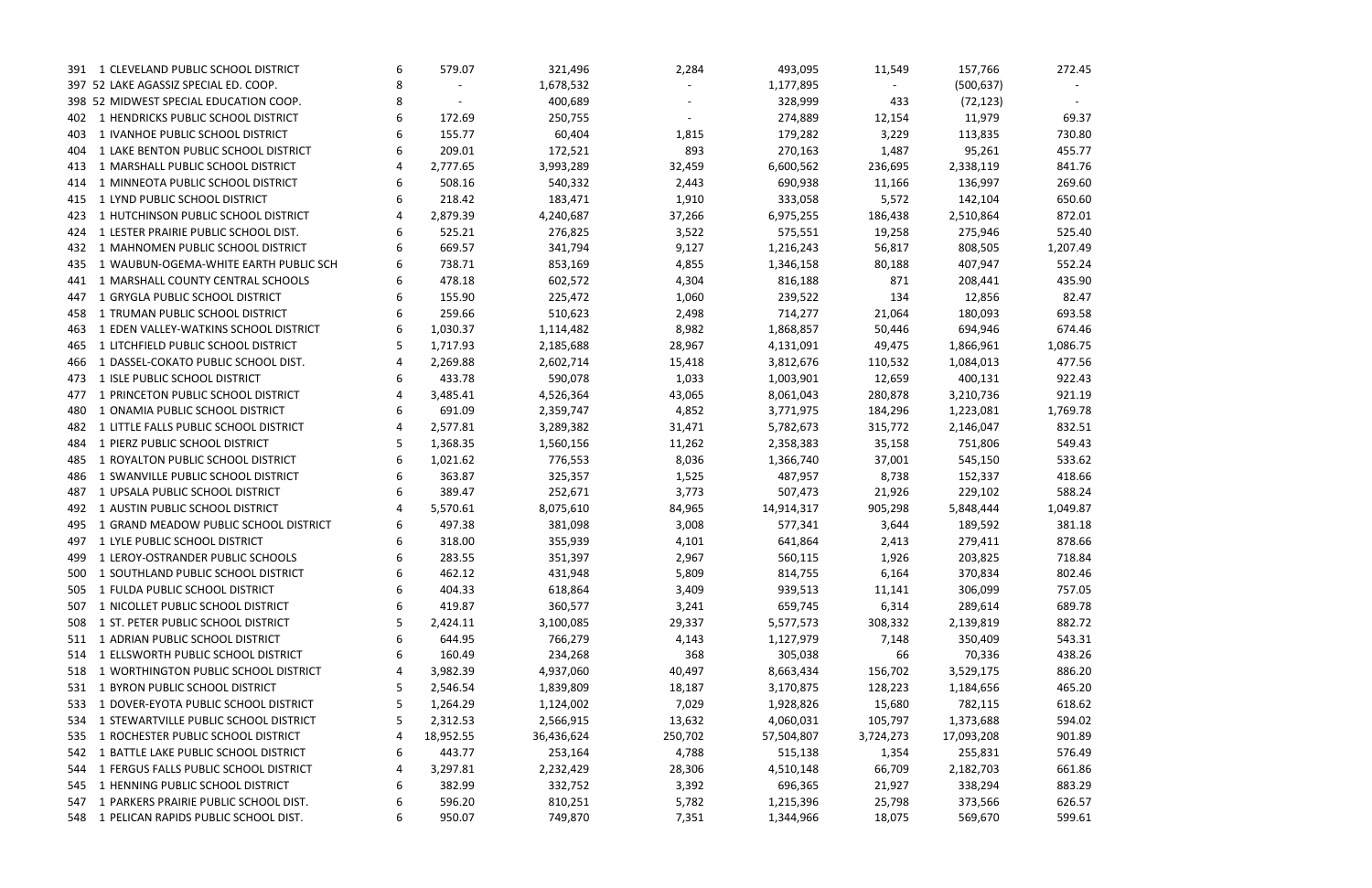| 549. | 1 PERHAM-DENT PUBLIC SCHOOL DISTRICT      | 5 | 1,726.48  | 2,182,106  | 16,442  | 3,675,741   | 117,974    | 1,359,219  | 787.28   |
|------|-------------------------------------------|---|-----------|------------|---------|-------------|------------|------------|----------|
| 550  | 1 UNDERWOOD PUBLIC SCHOOL DISTRICT        | 6 | 616.24    | 498,171    | 4,058   | 691,859     | 2,908      | 186,721    | 303.00   |
| 553  | 1 NEW YORK MILLS PUBLIC SCHOOL DIST.      | 6 | 875.29    | 758,219    | 5,548   | 1,286,779   | 44,867     | 478,145    | 546.27   |
| 561  | 1 GOODRIDGE PUBLIC SCHOOL DISTRICT        |   | 274.55    | 425,326    | 381     | 467,780     | 3,851      | 38,222     | 139.22   |
|      | 564 1 THIEF RIVER FALLS SCHOOL DISTRICT   |   | 2,056.39  | 2,145,745  | 18,440  | 3,504,933   | 110,887    | 1,229,861  | 598.07   |
| 577  | 1 WILLOW RIVER PUBLIC SCHOOL DISTRICT     | 6 | 449.01    | 646,900    | 3,458   | 1,030,845   | 20,213     | 360,274    | 802.37   |
|      | 578 1 PINE CITY PUBLIC SCHOOL DISTRICT    | 5 | 1,713.17  | 3,360,174  | 15,219  | 4,667,280   | 88,568     | 1,203,320  | 702.39   |
|      | 581 1 EDGERTON PUBLIC SCHOOL DISTRICT     | 6 | 461.41    | 586,193    | 1,761   | 739,238     | 8,473      | 142,810    | 309.51   |
| 592  | 1 CLIMAX-SHELLY PUBLIC SCHOOLS            |   | 201.97    | 293,846    | 1,587   | 420,428     | 6,553      | 118,440    | 586.42   |
|      | 593 1 CROOKSTON PUBLIC SCHOOL DISTRICT    | 5 | 1,224.81  | 1,634,981  | 17,345  | 2,679,048   | 70,651     | 956,071    | 780.59   |
| 595  | 1 EAST GRAND FORKS PUBLIC SCHOOL DIST     |   | 2,131.72  | 2,951,485  | 24,553  | 4,549,523   | 48,241     | 1,525,244  | 715.50   |
| 599  | 1 FERTILE-BELTRAMI SCHOOL DISTRICT        | 6 | 538.48    | 606,799    | 4,437   | 986,272     | 5,383      | 369,653    | 686.48   |
| 600  | 1 FISHER PUBLIC SCHOOL DISTRICT           |   | 257.86    | 527,328    | 1,594   | 636,718     | 11,938     | 95,858     | 371.75   |
|      | 601 1 FOSSTON PUBLIC SCHOOL DISTRICT      |   | 634.06    | 953,624    | 7,104   | 1,444,802   | 33,239     | 450,834    | 711.03   |
|      | 621 1 MOUNDS VIEW PUBLIC SCHOOL DISTRICT  | 3 | 12,932.00 | 26,733,266 | 82,910  | 35,163,824  | 1,574,597  | 6,773,052  | 523.74   |
| 622  | 1 NORTH ST PAUL-MAPLEWOOD OAKDALE DIS     | 2 | 11,435.32 | 22,823,534 | 169,516 | 38,719,601  | 2,942,487  | 12,784,064 | 1,117.95 |
| 623  | 1 ROSEVILLE PUBLIC SCHOOL DISTRICT        | 2 | 8,238.29  | 13,886,863 | 122,614 | 24,921,386  | 935,057    | 9,976,852  | 1,211.03 |
| 624  | 1 WHITE BEAR LAKE SCHOOL DISTRICT         |   | 9,199.07  | 16,657,798 | 147,257 | 28,662,064  | 1,153,759  | 10,703,251 | 1,163.51 |
|      | 625 1 ST. PAUL PUBLIC SCHOOL DISTRICT     | 1 | 38,944.86 | 69,028,078 | 388,750 | 126,856,977 | 10,797,942 | 46,642,206 | 1,197.65 |
| 630  | 1 RED LAKE FALLS PUBLIC SCHOOL DIST.      | 6 | 417.70    | 610,883    | 3,751   | 992,566     | 21,020     | 356,912    | 854.48   |
| 635  | 1 MILROY PUBLIC SCHOOL DISTRICT           |   | 84.02     | (33, 290)  | 1,793   | 71,261      | 5,123      | 97,635     | 1,161.98 |
| 640  | 1 WABASSO PUBLIC SCHOOL DISTRICT          | 6 | 456.64    | 225,572    | 1,811   | 345,687     | 2,599      | 115,705    | 253.38   |
| 656  | 1 FARIBAULT PUBLIC SCHOOL DISTRICT        |   | 3,596.64  | 7,349,155  | 87,350  | 13,608,710  | 444,747    | 5,727,459  | 1,592.45 |
| 659  | 1 NORTHFIELD PUBLIC SCHOOL DISTRICT       |   | 4,358.35  | 6,997,328  | 55,742  | 12,158,790  | 367,480    | 4,738,239  | 1,087.16 |
| 671  | 1 HILLS-BEAVER CREEK SCHOOL DISTRICT      | 6 | 413.99    | 588,801    | 385     | 876,206     | 9,335      | 277,685    | 670.75   |
| 676  | 1 BADGER PUBLIC SCHOOL DISTRICT           | 6 | 226.74    | 353,094    | 2,545   | 491,379     | 10,757     | 124,983    | 551.21   |
| 682  | 1 ROSEAU PUBLIC SCHOOL DISTRICT           | 5 | 1,273.03  | 1,348,286  | 13,253  | 2,229,052   | 56,353     | 811,161    | 637.19   |
| 690  | 1 WARROAD PUBLIC SCHOOL DISTRICT          | 5 | 1,164.37  | 1,656,602  | 11,496  | 2,802,413   | 54,294     | 1,080,021  | 927.56   |
| 695  | 1 CHISHOLM PUBLIC SCHOOL DISTRICT         | 6 | 808.64    | 847,992    | 3,698   | 1,842,390   | 14,028     | 976,672    | 1,207.80 |
| 696  | 1 ELY PUBLIC SCHOOL DISTRICT              |   | 592.34    | 694,326    | 2,144   | 1,065,267   | 25,076     | 343,721    | 580.28   |
|      | 698 1 FLOODWOOD PUBLIC SCHOOL DISTRICT    | 6 | 183.22    | 194,631    | 1,031   | 298,582     | 2,187      | 100,733    | 549.79   |
| 700  | 1 HERMANTOWN PUBLIC SCHOOL DISTRICT       | 4 | 2,300.16  | 2,748,885  | 10,117  | 4,395,666   | 108,884    | 1,527,780  | 664.21   |
| 701  | 1 HIBBING PUBLIC SCHOOL DISTRICT          |   | 2,447.37  | 3,416,062  | 26,469  | 5,650,002   | 121,682    | 2,085,788  | 852.26   |
|      | 704 1 PROCTOR PUBLIC SCHOOL DISTRICT      | 5 | 1,995.97  | 2,923,301  | 24,880  | 4,848,630   | 122,552    | 1,777,897  | 890.74   |
| 707  | 1 NETT LAKE PUBLIC SCHOOL DISTRICT        | 6 | 98.19     | (37, 594)  | 4,417   | 285,836     | 1,515      | 317,498    | 3,233.48 |
| 709  | 1 DULUTH PUBLIC SCHOOL DISTRICT           |   | 8,729.84  | 15,697,101 | 96,670  | 25,117,012  | 1,216,398  | 8,106,844  | 928.64   |
| 712  | 1 MOUNTAIN IRON-BUHL SCHOOL DISTRICT      | 6 | 610.91    | 797,691    | 8,382   | 1,394,546   | 6,612      | 581,861    | 952.45   |
|      | 716 1 BELLE PLAINE PUBLIC SCHOOL DISTRICT | 3 | 1,702.42  | 1,693,901  | 24,622  | 3,424,108   | 218,951    | 1,486,633  | 873.24   |
| 717  | 1 JORDAN PUBLIC SCHOOL DISTRICT           |   | 2,072.65  | 2,547,981  | 21,989  | 4,341,743   | 82,108     | 1,689,665  | 815.22   |
| 719  | 1 PRIOR LAKE-SAVAGE AREA SCHOOLS          |   | 9,801.03  | 11,875,865 | 103,061 | 20,258,728  | 779,663    | 7,500,139  | 765.24   |
| 720  | 1 SHAKOPEE PUBLIC SCHOOL DISTRICT         | 3 | 8,970.19  | 11,320,576 | 131,588 | 21,609,181  | 688,652    | 9,468,365  | 1,055.54 |
| 721  | 1 NEW PRAGUE AREA SCHOOLS                 |   | 4,590.75  | 4,500,207  | 43,435  | 8,084,365   | 345,788    | 3,194,935  | 695.95   |
|      | 726 1 BECKER PUBLIC SCHOOL DISTRICT       | 4 | 3,111.86  | 4,193,639  | 27,632  | 7,131,486   | 203,993    | 2,706,221  | 869.65   |
| 727  | 1 BIG LAKE PUBLIC SCHOOL DISTRICT         | 4 | 3,363.16  | 3,492,039  | 55,622  | 8,673,844   | 316,280    | 4,809,903  | 1,430.18 |
|      | 728 1 ELK RIVER PUBLIC SCHOOL DISTRICT    | 4 | 14,584.36 | 22,047,606 | 185,483 | 36,484,794  | 1,508,353  | 12,743,352 | 873.77   |
|      | 738 1 HOLDINGFORD PUBLIC SCHOOL DISTRICT  | 5 | 1,152.49  | 1,308,156  | 8,472   | 1,935,236   | 23,435     | 595,173    | 516.42   |
|      | 739 1 KIMBALL PUBLIC SCHOOL DISTRICT      | 6 | 832.25    | 834,227    | 6,893   | 1,333,698   | 28,652     | 463,927    | 557.44   |
|      |                                           |   |           |            |         |             |            |            |          |

| 9,219 | 787.28   |
|-------|----------|
| 5,721 | 303.00   |
| 3,145 | 546.27   |
| 3,222 | 139.22   |
| 9,861 | 598.07   |
| ),274 | 802.37   |
| 3,320 | 702.39   |
| 2,810 | 309.51   |
| 3,440 | 586.42   |
| 5,071 | 780.59   |
| 5,244 | 715.50   |
| 9,653 | 686.48   |
| 5,858 | 371.75   |
| ),834 | 711.03   |
| 3,052 | 523.74   |
| 1,064 | 1,117.95 |
| 5,852 | 1,211.03 |
| 3,251 | 1,163.51 |
| 2,206 | 1,197.65 |
| 5,912 | 854.48   |
| 7,635 | 1,161.98 |
| 5,705 | 253.38   |
| 7,459 | 1,592.45 |
| 3,239 | 1,087.16 |
| 7,685 | 670.75   |
| 1,983 | 551.21   |
| l,161 | 637.19   |
| ),021 | 927.56   |
| 5,672 | 1,207.80 |
| 3,721 | 580.28   |
| ),733 | 549.79   |
| 7,780 | 664.21   |
| 5,788 | 852.26   |
| 7,897 | 890.74   |
| 7,498 | 3,233.48 |
| 5,844 | 928.64   |
| L,861 | 952.45   |
| 5,633 | 873.24   |
| 9,665 | 815.22   |
| ),139 | 765.24   |
| 3,365 | 1,055.54 |
| 1,935 | 695.95   |
| 5,221 | 869.65   |
| 9,903 | 1,430.18 |
| 3,352 | 873.77   |
| 5,173 | 516.42   |
| דרם י | E E 7 11 |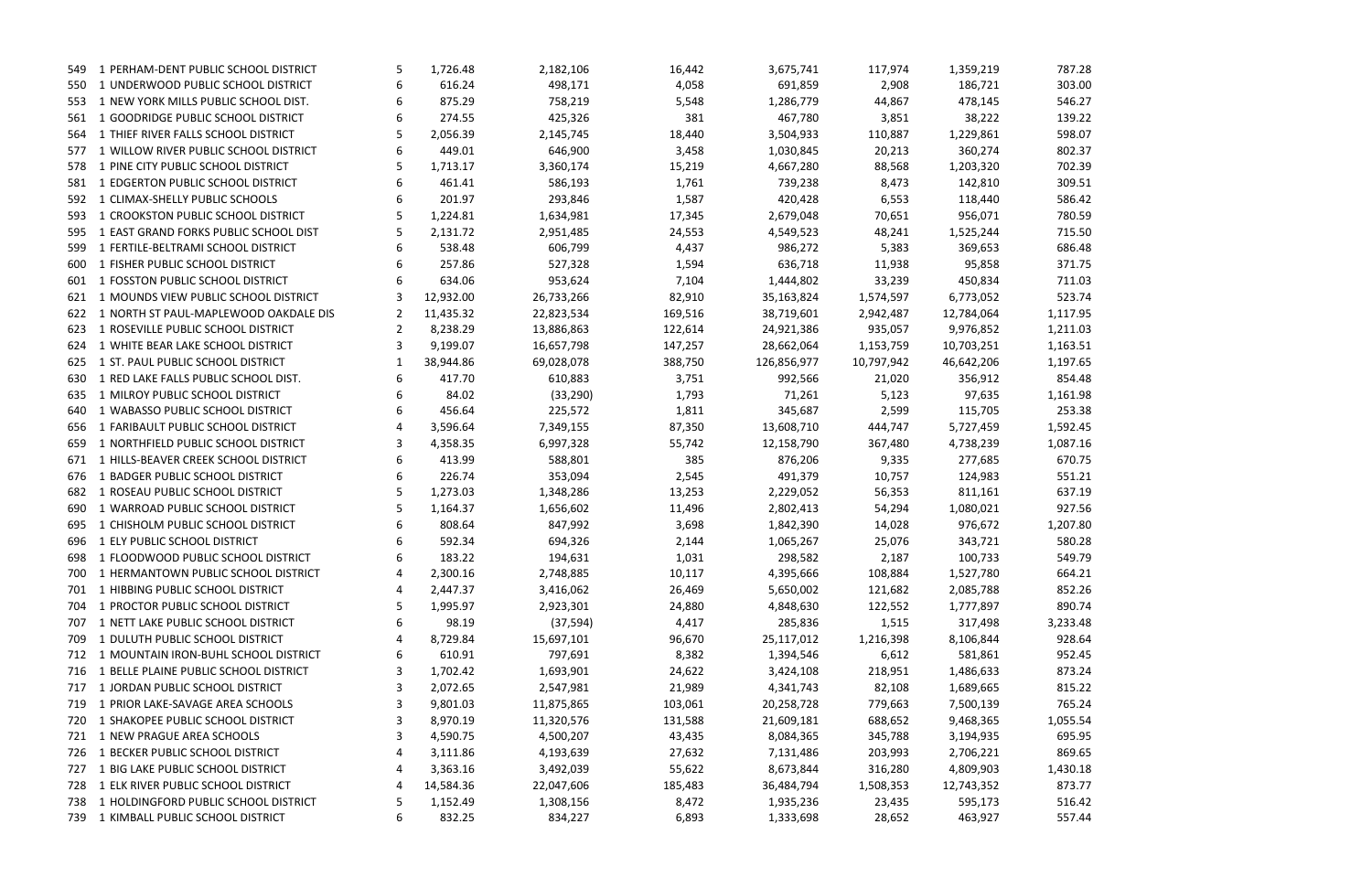|      | 740 1 MELROSE PUBLIC SCHOOL DISTRICT       | 5  | 1,417.42  | 1,571,618  | 21,130     | 2,916,874  | 80,845    | 1,243,281  | 877.14         |
|------|--------------------------------------------|----|-----------|------------|------------|------------|-----------|------------|----------------|
| 741  | 1 PAYNESVILLE PUBLIC SCHOOL DISTRICT       | 5  | 997.96    | 1,363,035  | 10,288     | 2,060,230  | 44,498    | 642,408    | 643.72         |
|      | 742 1 ST. CLOUD PUBLIC SCHOOL DISTRICT     | 4  | 10,298.62 | 21,339,867 | 170,969    | 36,101,699 | 1,999,234 | 12,591,629 | 1,222.65       |
| 743. | 1 SAUK CENTRE PUBLIC SCHOOL DISTRICT       | 5  | 1,122.54  | 1,231,097  | 17,301     | 2,433,925  | 123,548   | 1,061,978  | 946.05         |
| 745  | 1 ALBANY PUBLIC SCHOOL DISTRICT            | 5. | 1,962.41  | 2,465,516  | 21,695     | 4,067,097  | 30,234    | 1,549,652  | 789.67         |
| 748. | 1 SARTELL-ST. STEPHEN SCHOOL DISTRICT      | 4  | 4,545.69  | 5,292,650  | 56,872     | 8,703,084  | 168,390   | 3,185,173  | 700.70         |
| 750  | 1 ROCORI PUBLIC SCHOOL DISTRICT            |    | 2,619.14  | 3,021,981  | 21,766     | 4,952,022  | 110,412   | 1,797,864  | 686.43         |
| 756  | 1 BLOOMING PRAIRIE PUBLIC SCHOOL DIST      | 6  | 879.34    | 1,058,500  | 8,112      | 1,628,416  | 24,095    | 537,709    | 611.49         |
| 761  | 1 OWATONNA PUBLIC SCHOOL DISTRICT          |    | 5,234.17  | 7,733,053  | 76,612     | 13,775,207 | 822,893   | 5,142,649  | 982.51         |
| 763  | 1 MEDFORD PUBLIC SCHOOL DISTRICT           | 6  | 982.49    | 990,016    | 8,360      | 1,576,582  | 9,788     | 568,419    | 578.55         |
| 768  | 1 HANCOCK PUBLIC SCHOOL DISTRICT           | 6  | 432.12    | 395,894    | 2,216      | 589,646    | 3,410     | 188,126    | 435.36         |
| 771  | 1 CHOKIO-ALBERTA PUBLIC SCHOOL DIST.       | 6  | 170.83    | 228,223    | 2,540      | 372,956    | 5,962     | 136,230    | 797.48         |
| 775  | 1 KERKHOVEN-MURDOCK-SUNBURG                |    | 804.83    | 993,797    | 5,662      | 1,510,246  | 26,634    | 484,153    | 601.56         |
| 777  | 1 BENSON PUBLIC SCHOOL DISTRICT            | 6  | 817.49    | 1,371,820  | 6,336      | 1,835,606  | 39,077    | 418,372    | 511.77         |
| 786  | 1 BERTHA-HEWITT PUBLIC SCHOOL DIST.        | 6  | 551.47    | 679,574    | 4,513      | 1,030,416  | 4,455     | 341,875    | 619.93         |
| 787  | 1 BROWERVILLE PUBLIC SCHOOL DISTRICT       |    | 591.21    | 941,052    | 4,225      | 1,260,917  | 36,293    | 279,347    | 472.50         |
| 801  | 1 BROWNS VALLEY PUBLIC SCHOOL DIST.        |    | 152.29    | 275,653    | 1,876      | 364,184    | 6,400     | 80,254     | 526.98         |
| 803  | 1 WHEATON AREA PUBLIC SCHOOL DISTRICT      |    | 393.09    | 585,391    | 3,623      | 919,132    | 25,223    | 304,894    | 775.63         |
| 811  | 1 WABASHA-KELLOGG PUBLIC SCHOOL DIST.      | 6  | 1,022.93  | 1,544,195  | 5,810      | 2,378,874  | 74,886    | 753,984    | 737.08         |
| 813  | 1 LAKE CITY PUBLIC SCHOOL DISTRICT         | 5  | 1,300.93  | 1,309,063  | 12,058     | 2,067,307  | 68,359    | 677,827    | 521.03         |
| 815  | 2 PRINSBURG PUBLIC SCHOOL DISTRICT         | 6  | 1.09      | 158,154    | 1,151      | 205,330    | 14        | 46,010     | 42,224.49      |
| 818  | 1 VERNDALE PUBLIC SCHOOL DISTRICT          |    | 585.40    | 768,477    | 3,017      | 1,006,485  | 30,724    | 204,268    | 348.93         |
| 820  | 1 SEBEKA PUBLIC SCHOOL DISTRICT            | 6  | 505.42    | 472,247    | 6,950      | 912,840    | 16,010    | 417,634    | 826.31         |
| 821  | 1 MENAHGA PUBLIC SCHOOL DISTRICT           | 6  | 1,070.69  | 1,167,652  | 12,045     | 2,246,160  | 75,760    | 990,703    | 925.29         |
| 829  | 1 WASECA PUBLIC SCHOOL DISTRICT            |    | 1,992.95  | 3,185,942  | 24,790     | 5,128,350  | 244,156   | 1,673,462  | 839.69         |
| 831  | 1 FOREST LAKE PUBLIC SCHOOL DISTRICT       |    | 6,409.19  | 8,864,950  | 97,121     | 16,275,755 | 799,277   | 6,514,407  | 1,016.42       |
| 832  | 1 MAHTOMEDI PUBLIC SCHOOL DISTRICT         |    | 3,660.16  | 5,096,666  | 39,145     | 8,373,024  | 182,339   | 3,054,875  | 834.63         |
| 833  | 1 SOUTH WASHINGTON COUNTY SCHOOL DIST      |    | 20,533.75 | 34,167,334 | 254,606    | 56,686,464 | 2,309,852 | 19,954,671 | 971.80         |
|      | 834 1 STILLWATER AREA PUBLIC SCHOOL DIST.  | 3  | 9,414.14  | 13,067,353 | 156,607    | 25,194,270 | 784,440   | 11,185,870 | 1,188.20       |
| 836  | 1 BUTTERFIELD PUBLIC SCHOOL DISTRICT       | 6  | 244.16    | 266,204    | 875        | 444,252    | 6,345     | 170,828    | 699.66         |
|      | 837 1 MADELIA PUBLIC SCHOOL DISTRICT       | 6  | 651.35    | 993,841    | 5,763      | 1,419,835  | 103,455   | 316,776    | 486.34         |
|      | 840 1 ST. JAMES PUBLIC SCHOOL DISTRICT     | 5  | 1,137.14  | 1,311,028  | 12,212     | 2,349,200  | 62,399    | 963,562    | 847.36         |
|      | 846 1 BRECKENRIDGE PUBLIC SCHOOL DISTRICT  | 6  | 705.44    | 877,627    | 7,836      | 1,397,043  | 19,669    | 491,911    | 697.31         |
|      | 850 1 ROTHSAY PUBLIC SCHOOL DISTRICT       |    | 334.68    | 192,974    | 1,342      | 326,141    | 1,217     | 130,607    | 390.25         |
|      | 852 1 CAMPBELL-TINTAH PUBLIC SCHOOL DIST.  |    | 131.70    | 115,830    | 1,246      | 196,534    | 152       | 79,305     | 602.19         |
|      | 857 1 LEWISTON-ALTURA PUBLIC SCHOOL DIST.  |    | 827.38    | 1,008,688  | 7,356      | 1,562,745  | 17,112    | 529,590    | 640.08         |
|      | 858 1 ST. CHARLES PUBLIC SCHOOL DISTRICT   |    | 1,167.49  | 817,447    | 7,728      | 1,410,986  | 29,613    | 556,198    | 476.41         |
|      | 861 1 WINONA AREA PUBLIC SCHOOL DISTRICT   |    | 2,874.51  | 6,585,320  | 36,800     | 11,016,803 | 405,348   | 3,989,336  | 1,387.83       |
|      | 870 52 SOUTHERN MINN. SPECIAL SERVICE COOP | 8  | $\sim$    | $\sim$     | $\sim$ $-$ |            | $\sim$    | $\sim$     | $\sim$ $ \sim$ |
|      | 876 1 ANNANDALE PUBLIC SCHOOL DISTRICT     |    | 2,172.80  | 2,682,088  | 20,911     | 4,536,300  | 114,700   | 1,718,601  | 790.96         |
|      | 877 1 BUFFALO-HANOVER-MONTROSE PUBLIC SCH  | 4  | 6,033.44  | 8,450,140  | 82,476     | 15,344,696 | 527,604   | 6,284,477  | 1,041.61       |
| 879  | 1 DELANO PUBLIC SCHOOL DISTRICT            |    | 2,646.41  | 3,058,972  | 23,556     | 5,062,551  | 117,534   | 1,862,488  | 703.78         |
|      | 881 1 MAPLE LAKE PUBLIC SCHOOL DISTRICT    | 5. | 872.33    | 1,425,146  | 9,207      | 2,362,203  | 52,694    | 875,156    | 1,003.24       |
|      | 882 1 MONTICELLO PUBLIC SCHOOL DISTRICT    |    | 4,488.38  | 3,613,539  | 54,029     | 8,467,099  | 220,780   | 4,578,752  | 1,020.14       |
|      | 883 1 ROCKFORD PUBLIC SCHOOL DISTRICT      | 5  | 1,784.14  | 1,822,032  | 21,446     | 3,165,322  | 72,755    | 1,249,089  | 700.11         |
|      | 885 1 ST. MICHAEL-ALBERTVILLE SCHOOL DIST  | 4  | 6,971.53  | 5,759,367  | 63,401     | 10,616,365 | 394,866   | 4,398,732  | 630.96         |
|      | 891 1 CANBY PUBLIC SCHOOL DISTRICT         | 6  | 650.27    | 551,326    | 2,377      | 767,635    | 18,268    | 195,664    | 300.90         |
|      |                                            |    |           |            |            |            |           |            |                |

|           |  | 877.14           |  |
|-----------|--|------------------|--|
|           |  | 643.72           |  |
|           |  | 1,222.65         |  |
|           |  | 946.05           |  |
|           |  | 789.67           |  |
|           |  | 700.70           |  |
|           |  | 686.43           |  |
|           |  | 611.49           |  |
|           |  | 982.51           |  |
|           |  | 578.55           |  |
|           |  |                  |  |
|           |  | 435.36<br>797.48 |  |
|           |  |                  |  |
|           |  | 601.56           |  |
|           |  | 511.77           |  |
|           |  | 619.93           |  |
|           |  | 472.50           |  |
|           |  | 526.98           |  |
|           |  | 775.63           |  |
|           |  | 737.08           |  |
|           |  | 521.03           |  |
| 12,224.49 |  |                  |  |
|           |  | 348.93           |  |
|           |  | 826.31           |  |
|           |  | 925.29           |  |
|           |  | 839.69           |  |
|           |  | 1,016.42         |  |
|           |  | 834.63           |  |
|           |  | 971.80           |  |
|           |  | 1,188.20         |  |
|           |  | 699.66           |  |
|           |  | 486.34           |  |
|           |  | 847.36           |  |
|           |  | 697.31           |  |
|           |  | 390.25           |  |
|           |  | 602.19           |  |
|           |  | 640.08           |  |
|           |  | 476.41           |  |
|           |  | 1,387.83         |  |
|           |  |                  |  |
|           |  | 790.96           |  |
|           |  | 1,041.61         |  |
|           |  | 703.78           |  |
|           |  | 1,003.24         |  |
|           |  | 1,020.14         |  |
|           |  | 700.11           |  |
|           |  | 630.96           |  |
|           |  |                  |  |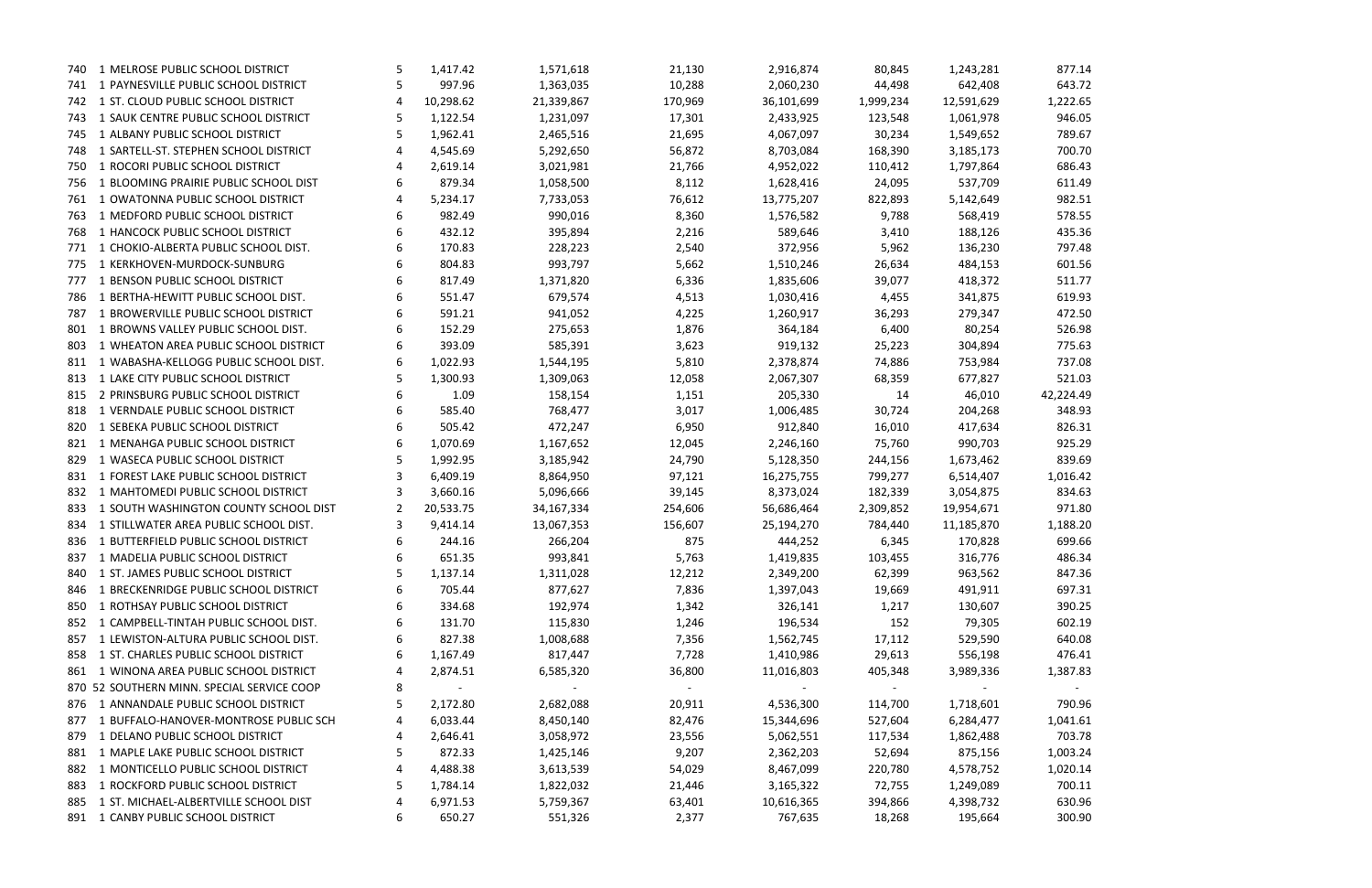| 1 CAMBRIDGE-ISANTI PUBLIC SCHOOL DIST<br>911    |   | 5,483.09           | 6,990,243            | 67,971 | 13,578,394           | 535,897   | 5,984,283            | 1,091.41           |
|-------------------------------------------------|---|--------------------|----------------------|--------|----------------------|-----------|----------------------|--------------------|
| 1 MILACA PUBLIC SCHOOL DISTRICT<br>912          |   | 1,793.98           | 3,540,322            | 20,123 | 5,514,836            | 223,434   | 1,730,956            | 964.87             |
| 1 ULEN-HITTERDAL PUBLIC SCHOOL DIST<br>914      |   | 307.53             | 261,577              | 3,300  | 466,551              | 5,259     | 196,414              | 638.69             |
| 915 52 SOUTHERN PLAINS EDUCATION COOP.          |   |                    | 2,437,087            |        | 1,854,936            | 136,724   | (718, 875)           |                    |
| 6 NORTHEAST METRO 916<br>916.                   |   |                    | 44,888,374           |        | 39,980,334           | 1,254,596 | (6, 162, 636)        |                    |
| 6 INTERMEDIATE SCHOOL DISTRICT 917<br>917       |   |                    | 34,474,059           |        | 29,640,993           | 1,236,635 | (6,069,701)          |                    |
| 919 51 NORTH COUNTRY VOC. COOP. CTR.            |   |                    |                      |        |                      |           |                      |                    |
| 920 83 REGION 11-METRO EDUC. SERVICE UNIT       |   |                    |                      |        |                      |           |                      |                    |
| 921 83 REGION 10-SOUTHEAST SERVICE COOP         |   |                    |                      |        |                      |           |                      |                    |
| 922 83 REGION 9-SOUTH CENTRAL SERVICE COOP      |   |                    |                      |        |                      |           |                      |                    |
| 923 83 REGION 7-RESOURCE TRNG AND SOLUTION      |   |                    |                      |        |                      |           |                      |                    |
| 924 83 REGION 5-NATIONAL JOINT POWERS           |   |                    |                      |        |                      |           |                      |                    |
| 926 83 REGION 4-LAKES COUNTRY SERVICE COOP      |   |                    | 2,873,073            |        | 2,283,615            | 44,653    | (634, 111)           |                    |
| 927 83 REGION 3 - NORTHEAST SERVICE COOP        |   |                    |                      |        |                      |           |                      |                    |
| 928 83 REGION 1 AND 2-NORTHWEST SVC. COOP       |   |                    |                      |        |                      |           |                      |                    |
| 935 52 FERGUS FALLS AREA SP. ED. COOP.          |   |                    | 1,277,770            |        | 920,699              | 27,011    | (384, 082)           |                    |
| 938 52 MEEKER AND WRIGHT SPECIAL EDUCATION      |   |                    | 5,342,390            |        | 3,646,121            | 434,650   | (2, 130, 919)        |                    |
| 957 51 OAK LAND VOCATIONAL COOPERATVE           |   |                    |                      |        |                      |           |                      |                    |
| 963 51 EAST RANGE SEC. TECHNICAL CENTER         |   |                    |                      |        |                      |           |                      |                    |
| 966 51 WRIGHT TECHNICAL CENTER                  |   |                    | 527,604              |        | 179,790              |           | (347, 814)           |                    |
| 978 52 MINNESOTA VALLEY COOPERATIVE             |   |                    |                      |        |                      |           |                      |                    |
| 985 51 PINE TO PRAIRIE COOPERATIVE CTR.         |   |                    |                      |        |                      |           |                      |                    |
| 991 83 REGN 6 AND 8-SW/WC SRV COOPERATIVE       |   |                    | 17,503,460           |        | 14,208,830           | 964,083   | (4, 258, 714)        |                    |
| 997 52 AREA SPECIAL EDUCATION COOPERATIVE       |   |                    |                      |        |                      |           |                      |                    |
| 998 52 BEMIDJI REGIONAL INTERDIST. COUNCIL      |   |                    | 597,226              |        | 482,586              | 11,101    | (125, 741)           |                    |
| 1000 70 PERPICH CENTER FOR ARTS EDUCATION       |   |                    |                      |        |                      |           |                      |                    |
| 8 Crosswinds<br>1001                            |   |                    |                      |        |                      |           |                      |                    |
| 1 LAKE CRYSTAL-WELLCOME MEMORIAL<br>2071        |   | 1,056.50           | 1,225,843            | 12,248 | 2,255,039            | 54,020    | 962,928              | 911.43             |
| 1 TRITON SCHOOL DISTRICT<br>2125                |   | 1,178.08           | 730,282              | 14,687 | 1,859,470            | 85,608    | 1,028,894            | 873.36             |
| 1 UNITED SOUTH CENTRAL SCHOOL DIST.<br>2134     |   | 791.77             | 1,056,896            | 12,041 | 1,896,390            | 34,064    | 793,390              | 1,002.05           |
| 2135 1 MAPLE RIVER SCHOOL DISTRICT              |   | 941.94             | 1,608,973            | 10,608 | 2,452,034            | 39,062    | 793,390              | 842.29             |
| 1 KINGSLAND PUBLIC SCHOOL DISTRICT<br>2137      | 6 | 601.93             | 126,192              | 10,677 | 1,030,135            | 3,749     | 889,517              | 1,477.77           |
| 2142 1 ST. LOUIS COUNTY SCHOOL DISTRICT         |   | 2,102.78           | 3,106,484            | 15,146 | 5,531,930            | 119,499   | 2,290,801            | 1,089.42           |
| 1 WATERVILLE-ELYSIAN-MORRISTOWN<br>2143         | 6 | 817.19             | 902,088              | 4,509  | 1,432,498            | 8,495     | 517,406              | 633.15             |
| 1 CHISAGO LAKES SCHOOL DISTRICT<br>2144         |   | 3,730.57           | 5,354,612            | 19,748 | 9,500,080            | 158,421   | 3,967,299            | 1,063.46           |
| 1 MINNEWASKA SCHOOL DISTRICT<br>2149            |   | 1,420.66           | 5,095,508            | 4,355  | 5,672,304            | 302,657   | 269,784              | 189.90             |
| 1 WADENA-DEER CREEK SCHOOL DISTRICT<br>2155     |   | 1,147.80           | 1,064,255            | 14,342 | 2,460,341            | 88,193    | 1,293,551            | 1,126.98           |
| 1 BUFFALO LK-HECTOR-STEWART PUBLIC SC<br>2159   |   | 526.61             | 354,057              | 5,481  | 942,810              | 22,849    | 560,424              | 1,064.21           |
| 1 DILWORTH-GLYNDON-FELTON<br>2164               |   | 1,752.33           | 2,122,915            | 15,571 | 3,173,642            | 29,441    | 1,005,715            | 573.93             |
| 1 HINCKLEY-FINLAYSON SCHOOL DISTRICT<br>2165    |   | 1,072.62           | 1,235,012            | 13,163 | 2,491,294            | 80,874    | 1,162,244            | 1,083.55           |
| 1 LAKEVIEW SCHOOL DISTRICT<br>2167              |   | 703.52             | 1,065,619            | 5,283  | 1,488,260            | 10,171    | 407,188              | 578.78             |
| 1 NRHEG SCHOOL DISTRICT<br>2168                 |   | 925.48             | 968,187              | 5,992  | 1,565,302            | 83,411    | 507,712              | 548.59             |
| 1 MURRAY COUNTY CENTRAL SCHOOL DIST.<br>2169    | 6 | 779.50             | 901,279              | 8,532  |                      | 9,686     | 599,278              | 768.80             |
| 1 STAPLES-MOTLEY SCHOOL DISTRICT                |   |                    |                      |        | 1,518,775            |           |                      |                    |
| 2170<br>1 KITTSON CENTRAL SCHOOL DISTRICT       |   | 1,112.23<br>245.95 | 1,463,843<br>290,709 | 8,137  | 2,739,172<br>443,541 | 116,687   | 1,150,505<br>145,376 | 1,034.41<br>591.09 |
| 2171<br>2172 1 KENYON-WANAMINGO SCHOOL DISTRICT |   |                    |                      | 2,804  |                      | 4,651     |                      |                    |
|                                                 | 6 | 804.09             | 1,169,032            | 5,162  | 2,035,246            | 49,869    | 811,183              | 1,008.82           |
| 2174 1 PINE RIVER-BACKUS SCHOOL DISTRICT        | 6 | 1,022.81           | 1,334,373            | 11,480 | 2,309,788            | 138,237   | 825,698              | 807.28             |

| 1,091.41           |
|--------------------|
| 964.87             |
| 638.69             |
|                    |
|                    |
|                    |
|                    |
|                    |
|                    |
|                    |
|                    |
|                    |
|                    |
|                    |
|                    |
|                    |
|                    |
|                    |
|                    |
|                    |
|                    |
|                    |
|                    |
|                    |
|                    |
| 911.43<br>873.36   |
| 002.05<br>1,       |
| 842.29             |
| 1,477.77           |
| 1,089.42           |
| 633.15             |
| 1,063.46           |
| 189.90             |
| 1,126.98           |
| 1,064.21           |
| 573.93<br>1,083.55 |
| 578.78             |
| 548.59             |
| 768.80             |
| 1,034.41           |
| 591.09             |
| 1,008.82           |
|                    |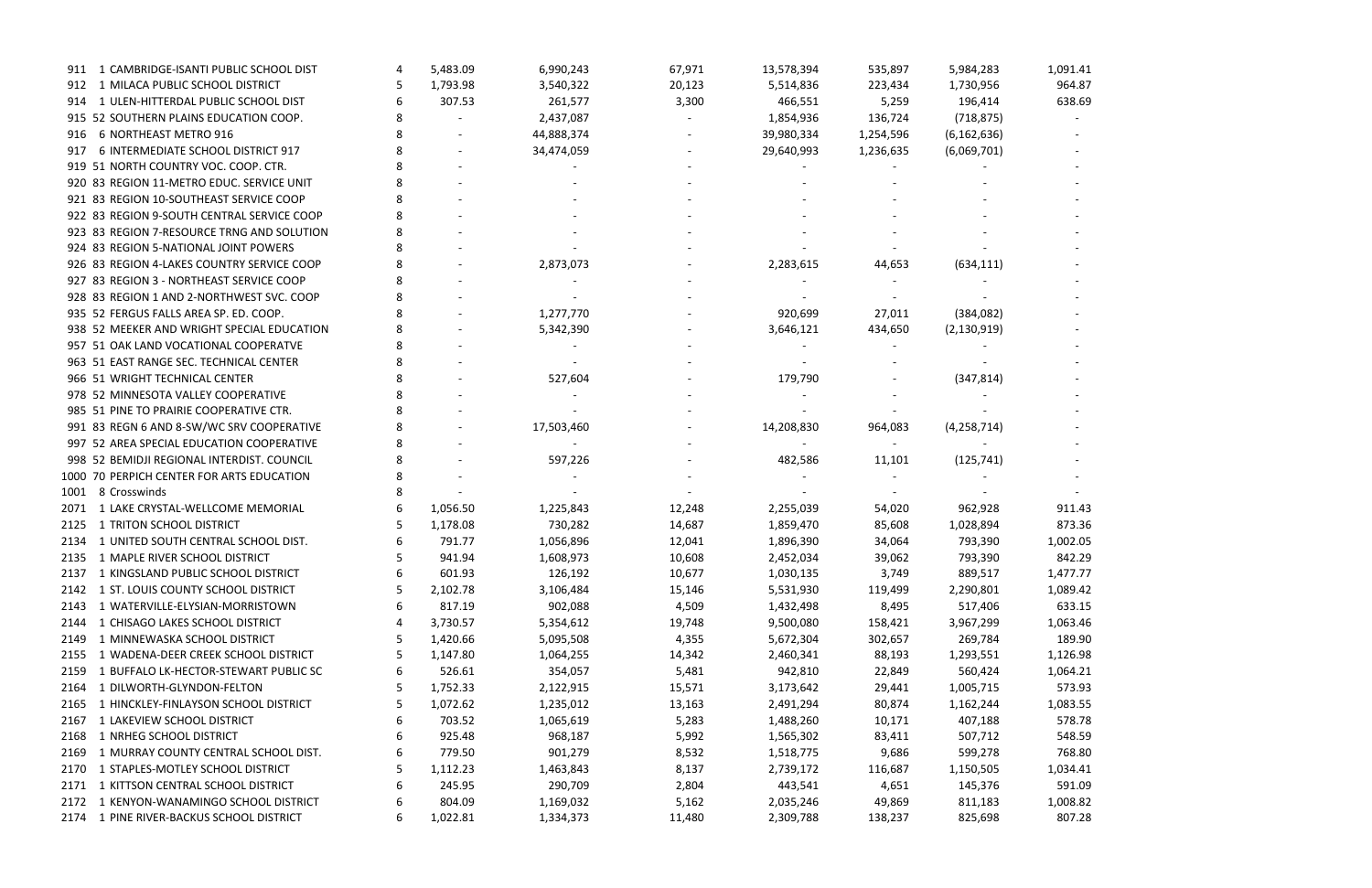|        | 2176 1 WARREN-ALVARADO-OSLO SCHOOL DIST.   | 6 | 597.98                   | 555,078   | 5,355      | 1,071,493 | 60,376                  | 450,685   | 753.68         |
|--------|--------------------------------------------|---|--------------------------|-----------|------------|-----------|-------------------------|-----------|----------------|
| 2180   | 1 M.A.C.C.R.A.Y. SCHOOL DISTRICT           | 6 | 768.59                   | 1,034,257 | 10,993     | 1,756,679 | 46,959                  | 664,471   | 864.53         |
| 2184   | 1 LUVERNE PUBLIC SCHOOL DISTRICT           |   | 1,266.33                 | 1,845,011 | 9,560      | 3,045,245 | 77,143                  | 1,113,530 | 879.34         |
| 2190   | 1 YELLOW MEDICINE EAST                     |   | 728.11                   | 1,274,071 | 16,360     | 2,354,421 | 60,169                  | 1,003,822 | 1,378.66       |
| 2198   | 1 FILLMORE CENTRAL                         |   | 629.19                   | 661,320   | 6,279      | 1,096,422 | 12,032                  | 416,791   | 662.42         |
| 2215   | 1 NORMAN COUNTY EAST SCHOOL DISTRICT       |   | 285.02                   | 229,443   | 2,658      | 463,168   | 6,024                   | 225,043   | 789.57         |
| 2310   | 1 SIBLEY EAST SCHOOL DISTRICT              |   | 1,171.01                 | 969,874   | 15,852     | 2,143,578 | 62,411                  | 1,095,441 | 935.47         |
|        | 2311 1 CLEARBROOK-GONVICK SCHOOL DISTRICT  |   | 496.16                   | 1,032,867 | 3,077      | 1,435,517 | 25,288                  | 374,286   | 754.37         |
| 2342   | 1 WEST CENTRAL AREA                        |   | 852.04                   | 967,638   | 9,409      | 1,704,571 | 48,347                  | 679,178   | 797.12         |
| 2358   | 1 TRI-COUNTY SCHOOL DISTRICT               |   | 225.20                   | 230,195   | 3,014      | 467,522   | 3,120                   | 231,193   | 1,026.61       |
| 2364   | 1 BELGRADE-BROOTEN-ELROSA SCHOOL DIST      |   | 698.24                   | 668,036   | 5,415      | 1,208,074 | 22,622                  | 512,000   | 733.28         |
|        | 2365 1 G.F.W.                              |   | 706.40                   | 801,600   | 2,232      | 1,705,709 | 69,591                  | 832,287   | 1,178.22       |
|        | 2396 1 A.C.G.C. PUBLIC SCHOOL DISTRICT     |   | 965.60                   | 1,164,210 | 9,591      | 2,252,463 | 40,525                  | 1,038,137 | 1,075.12       |
| 2397   | 1 LE SUEUR-HENDERSON SCHOOL DISTRICT       |   | 1,040.88                 | 1,071,173 | 17,074     | 2,366,476 | 91,983                  | 1,186,246 | 1,139.66       |
| 2448   | 1 MARTIN COUNTY WEST SCHOOL DISTRICT       |   | 758.94                   | 852,295   | 1,739      | 1,479,384 | 23,907                  | 601,443   | 792.48         |
| 2527   | 1 NORMAN COUNTY WEST SCHOOL DISTRICT       |   | $\sim 100$ km s $^{-1}$  | 23,342    | $\sim$ $-$ | 6,948     | $\sim 100$ km s $^{-1}$ | (16, 394) | $\sim$ $ \sim$ |
| 2534   | 1 BIRD ISLAND-OLIVIA-LAKE LILLIAN          | 6 | 705.77                   | 523,239   | 6,806      | 1,226,910 | 32,061                  | 664,804   | 941.95         |
| 2536   | 1 GRANADA HUNTLEY-EAST CHAIN               |   | 327.98                   | 293,341   | 2,310      | 435,620   | 875                     | 139,093   | 424.09         |
| 2580   | 1 EAST CENTRAL SCHOOL DISTRICT             |   | 804.91                   | 997,417   | 9,601      | 1,944,094 | 70,917                  | 866,159   | 1,076.09       |
| 2609   | 1 WIN-E-MAC SCHOOL DISTRICT                |   | 459.59                   | 605,972   | 6,626      | 987,351   | 16,691                  | 358,062   | 779.09         |
| 2683   | 1 GREENBUSH-MIDDLE RIVER SCHOOL DIST.      |   | 252.16                   | 274,756   | 3,928      | 510,968   | 4,282                   | 228,002   | 904.20         |
| 2687   | 1 HOWARD LAKE-WAVERLY-WINSTED              |   | 1,364.25                 | 1,783,549 | 18,747     | 3,088,826 | 74,474                  | 1,212,056 | 888.44         |
| 2689   | 1 PIPESTONE AREA SCHOOL DISTRICT           |   | 1,171.95                 | 1,130,143 | 9,974      | 2,099,070 | 42,065                  | 916,888   | 782.36         |
| 2711   | 1 MESABI EAST SCHOOL DISTRICT              |   | 1,004.24                 | 1,595,982 | 7,255      | 2,622,727 | 33,774                  | 985,716   | 981.55         |
| 2752   | 1 FAIRMONT AREA SCHOOL DISTRICT            |   | 1,880.82                 | 1,847,137 | 23,566     | 3,683,338 | 31,714                  | 1,780,921 | 946.88         |
|        | 2753 1 LONG PRAIRIE-GREY EAGLE SCHOOL DIST |   | 1,034.05                 | 931,660   | 14,474     | 1,940,234 | 51,698                  | 942,403   | 911.37         |
|        | 2754 1 CEDAR MOUNTAIN SCHOOL DISTRICT      |   | 468.64                   | 1,170,034 | 3,985      | 1,552,466 | 61,811                  | 316,636   | 675.65         |
| 2759 1 |                                            |   |                          |           |            |           | $\sim$ $-$              |           |                |
| 2769   | 1 MORRIS AREA PUBLIC SCHOOLS               |   | 1,159.64                 | 1,516,307 | 6,482      | 2,145,795 | 77,486                  | 545,520   | 470.42         |
| 2805   | 1 ZUMBROTA-MAZEPPA SCHOOL DISTRICT         |   | 1,298.81                 | 1,574,900 | 9,992      | 2,645,539 | 62,419                  | 998,228   | 768.57         |
|        | 2835 1 JANESVILLE-WALDORF-PEMBERTON        | 6 | 744.73                   | 1,063,084 | 5,117      | 1,459,969 | 40,802                  | 350,966   | 471.27         |
| 2853   | 1 LAC QUI PARLE VALLEY SCHOOL DIST.        | 6 | 858.44                   | 1,301,622 | 10,758     | 2,088,370 | 43,089                  | 732,900   | 853.75         |
| 2854   | 1 ADA-BORUP PUBLIC SCHOOL DISTRICT         | 6 | $\overline{\phantom{a}}$ | 131,532   |            | 61,255    |                         | (70, 276) | $\sim$ $-$     |
| 2856   | 1 STEPHEN-ARGYLE CENTRAL SCHOOLS           | 6 | 320.76                   | 546,433   | 4,829      | 862,997   | 5,848                   | 305,887   | 953.65         |
| 2859   | 1 GLENCOE-SILVER LAKE SCHOOL DISTRICT      |   | 1,644.74                 | 2,072,680 | 24,158     | 3,757,203 | 129,317                 | 1,531,049 | 930.88         |
| 2860   | 1 BLUE EARTH AREA PUBLIC SCHOOL            |   | 1,187.22                 | 860,222   | 13,437     | 2,051,077 | 23,927                  | 1,153,491 | 971.59         |
| 2884   | 1 RED ROCK CENTRAL SCHOOL DISTRICT         |   | 444.05                   | 154,178   | 3,255      | 518,643   | 5,319                   | 355,891   | 801.47         |
| 2886   | 1 GLENVILLE-EMMONS SCHOOL DISTRICT         |   | 329.70                   | 322,068   | 4,200      | 614,159   | 3,044                   | 284,847   | 863.95         |
| 2888   | 1 CLINTON-GRACEVILLE-BEARDSLEY             |   | 338.51                   | 414,444   | 2,441      | 577,904   | 29,067                  | 131,952   | 389.81         |
| 2889   | 1 LAKE PARK AUDUBON SCHOOL DISTRICT        |   | 812.26                   | 571,696   | 9,460      | 1,291,384 | 2,086                   | 708,141   | 871.81         |
| 2890   | 1 RENVILLE COUNTY WEST SCHOOL DIST.        | 6 | 596.65                   | 627,447   | 7,517      | 1,316,274 | 15,575                  | 665,735   | 1,115.79       |
| 2895   | 1 JACKSON COUNTY CENTRAL SCHOOL DIST.      |   | 1,260.17                 | 1,336,679 | 15,203     | 2,525,877 | 81,368                  | 1,092,626 | 867.05         |
| 2897   | 1 REDWOOD AREA SCHOOL DISTRICT             | 5 | 1,191.91                 | 1,235,542 | 8,356      | 2,488,735 | 64,698                  | 1,180,139 | 990.13         |
| 2898   | 1 WESTBROOK-WALNUT GROVE SCHOOLS           | 6 | 471.01                   | 423,456   | 4,523      | 884,503   | 10,196                  | 446,329   | 947.59         |
| 2899   | 1 PLAINVIEW-ELGIN-MILLVILLE                |   | 1,599.91                 | 1,403,595 | 15,170     | 2,430,530 | 64,600                  | 947,165   | 592.01         |
| 2902   | 1 RTR PUBLIC SCHOOLS                       | 6 | 654.61                   | 599,381   | 7,217      | 977,735   | 8,099                   | 363,037   | 554.58         |
|        | 2903 1 ORTONVILLE PUBLIC SCHOOLS           | 6 | 531.37                   | 767,400   | 5,653      | 1,166,972 | 37,169                  | 356,750   | 671.38         |

| 1,378.66<br>1,026.61             |  | 753.68<br>864.53<br>879.34<br>662.42<br>789.57<br>935.47<br>754.37<br>797.12                                                             |  |
|----------------------------------|--|------------------------------------------------------------------------------------------------------------------------------------------|--|
| 1,178.22<br>1,075.12<br>1,139.66 |  | 733.28<br>792.48                                                                                                                         |  |
| 1,076.09                         |  | 941.95<br>424.09<br>779.09<br>904.20<br>888.44<br>782.36<br>981.55<br>946.88<br>911.37<br>675.65                                         |  |
|                                  |  | 470.42<br>768.57<br>471.27<br>853.75                                                                                                     |  |
| 1,                               |  | 953.65<br>930.88<br>971.59<br>801.47<br>863.95<br>389.81<br>871.81<br>115.79<br>867.05<br>990.13<br>947.59<br>592.01<br>554.58<br>671.38 |  |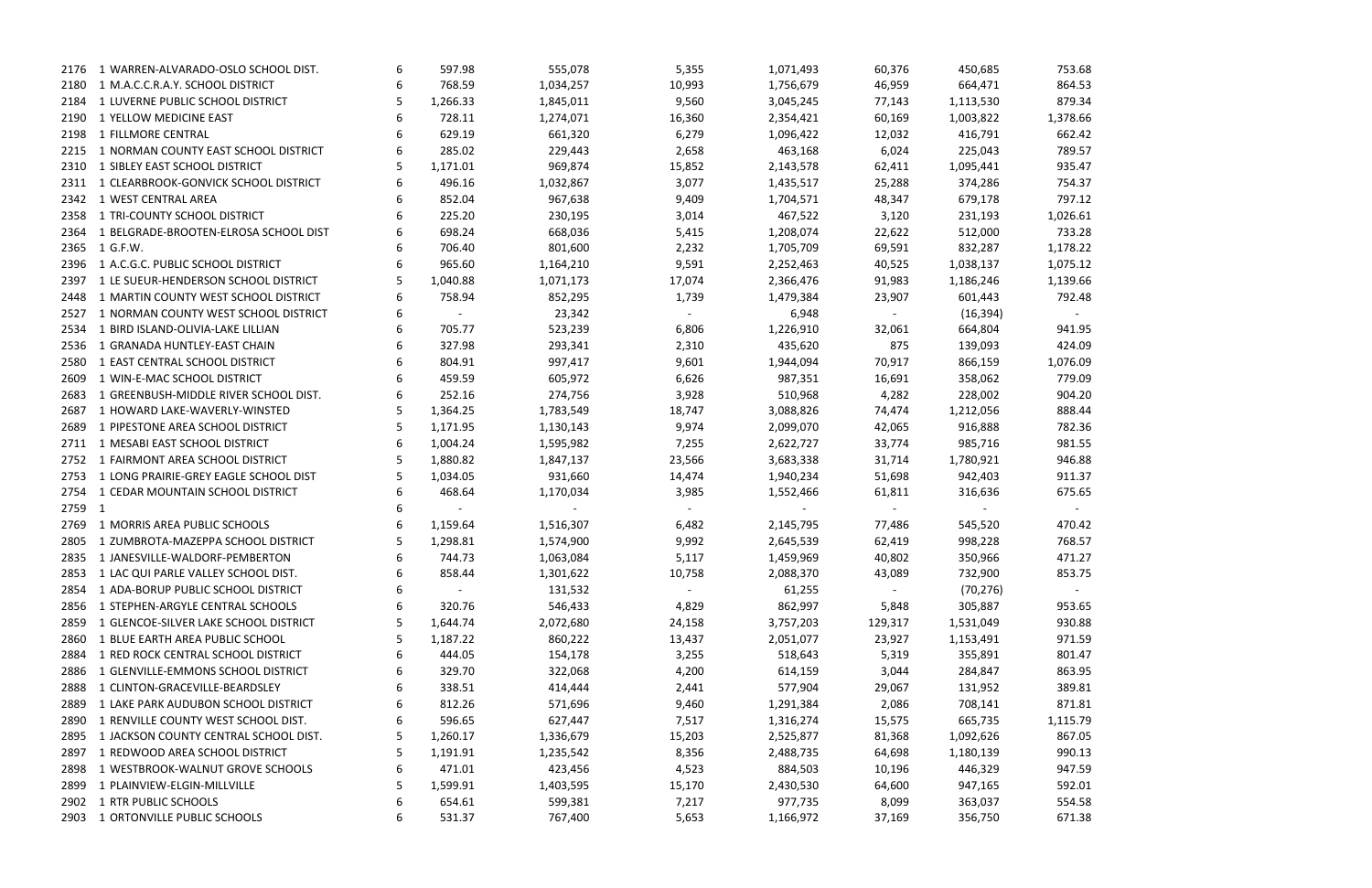|      | 2904 1 TRACY AREA PUBLIC SCHOOL DISTRICT | 6 | 729.93     | 720,238    | 6,036  | 1,555,792 | 17,451     | 812,067     | 1,112.53     |
|------|------------------------------------------|---|------------|------------|--------|-----------|------------|-------------|--------------|
| 2905 | 1 TRI-CITY UNITED SCHOOL DISTRICT        |   | 2,084.07   | 2,182,415  | 29,165 | 4,665,488 | 157,843    | 2,296,065   | 1,101.72     |
| 2906 | 1 RED LAKE COUNTY CENTRAL PUBLIC SCH     | 6 | 418.34     | 651,863    | 6,654  | 1,098,531 | 9,565      | 430,449     | 1,028.94     |
| 2907 | 1 ROUND LAKE-BREWSTER PUBLIC SCHOOLS     |   | 509.40     | (168, 552) | 5,842  | 330,231   | 4,866      | 488,075     | 958.14       |
| 2908 | 1 BRANDON-EVANSVILLE PUBLIC SCHOOLS      | 6 | 567.91     | 282,677    | 4,510  | 705,043   | 15,646     | 402,211     | 708.23       |
| 2909 | 1 ROCK RIDGE PUBLIC SCHOOLS              |   | 2,698.68   | 3,276,628  | 19,825 | 5,725,693 | 127,969    | 2,301,271   | 852.74       |
| 2910 | 1 Ada-Borup West                         |   | 799.93     | 1,445,684  | 26,209 | 2,063,412 | 73,643     | 517,876     | 647.40       |
| 4000 | 7 CITY ACADEMY                           |   | 131.52     |            |        |           |            |             |              |
| 4001 | 7 BLUFFVIEW MONTESSORI                   |   | 219.80     | 448,003    |        | 466,671   | 4,314      | 14,354      | 65.31        |
| 4003 | 7 NEW HEIGHTS SCHOOL, INC.               |   | 125.85     | 266,604    |        | 269,554   | 808        | 2,142       | 17.02        |
| 4004 | 7 CEDAR RIVERSIDE COMMUNITY SCHOOL       |   | $\sim$     | 53,735     |        | 28,281    | 195        | (25, 648)   |              |
| 4005 | 7 METRO DEAF SCHOOL                      |   | 58.09      | 9,111,334  |        | 6,790,836 | 257,813    | (2,578,311) | (44, 384.03) |
| 4007 | 7 MINNESOTA NEW COUNTRY SCHOOL           |   | 239.13     | 1,076,835  |        | 1,112,145 | 5,448      | 29,862      | 124.88       |
| 4008 | 7 PACT CHARTER SCHOOL                    |   | 725.12     | 1,392,119  |        | 1,449,979 | 7,491      | 50,369      | 69.46        |
| 4011 | 7 ATHLOS LEADERSHIP ACADEMY              |   | 938.09     | 2,232,062  |        | 2,295,981 | 1,815      | 62,104      | 66.20        |
| 4015 | 7 COMMUNITY OF PEACE ACADEMY             |   | 937.73     | 2,280,415  |        | 2,375,162 | 22,306     | 72,440      | 77.25        |
| 4016 | 7 WORLD LEARNER CHARTER SCHOOL           |   | 223.73     | 522,317    |        | 549,850   | 12         | 27,521      | 123.01       |
| 4017 | 7 MINNESOTA TRANSITIONS CHARTER SCH      |   | 5,421.72   | 5,288,146  |        | 5,484,542 | 32,309     | 164,086     | 30.26        |
| 4018 | 7 ACHIEVE LANGUAGE ACADEMY               |   | 476.05     | 773,455    |        | 811,614   | 7,145      | 31,014      | 65.15        |
| 4020 | 7 DULUTH PUBLIC SCHOOLS ACADEMY          |   | 1,035.44   | 6,694,460  |        | 6,915,037 | 217,352    | 3,225       | 3.11         |
| 4025 | 7 CYBER VILLAGE ACADEMY                  |   | 279.47     | 1,781,679  |        | 1,845,330 | 3,638      | 60,013      | 214.74       |
| 4026 | 7 E.C.H.O. CHARTER SCHOOL                |   | 77.13      | 227,756    |        | 234,286   | 2,531      | 3,999       | 51.85        |
| 4027 | 7 HIGHER GROUND ACADEMY                  |   | 1,170.76   | 712,428    |        | 748,159   | 14,654     |             | 18.00        |
|      | 7 ST. PAUL CITY SCHOOL                   |   | 650.07     |            |        |           |            | 21,078      |              |
| 4029 | 7 ODYSSEY ACADEMY                        |   | $\sim 100$ | 3,322,845  |        | 3,480,219 | 88,224     | 69,150      | 106.37       |
| 4030 |                                          |   |            | $\sim$     |        | $\sim$    | $\sim$ $-$ | $\sim$      |              |
| 4031 | 7 JENNINGS COMMUNITY LEARNING CENTER     |   | 99.45      | 262,817    |        | 276,401   | 2,107      | 11,476      | 115.40       |
| 4032 | 7 HARVEST PREPARATORY SCHOOL             |   | $\sim$     |            |        |           | $\sim$     |             |              |
| 4035 | 7 LIFE PREP                              |   | 319.00     | 1,394,539  |        | 1,481,491 | 6,380      | 80,573      | 252.58       |
| 4036 | 7 FACE TO FACE ACADEMY                   |   | 103.78     | 417,331    |        | 431,883   | 17,088     | (2,535)     | (24.43)      |
| 4038 | 7 SOJOURNER TRUTH ACADEMY                |   | 353.72     | 2,136,272  |        | 2,230,756 | 6,962      | 87,523      | 247.44       |
|      | 4039 7 HIGH SCHOOL FOR RECORDING ARTS    |   | 386.23     | 1,414,381  |        | 1,463,478 | 1,523      | 47,574      | 123.18       |
| 4042 | 7 TWIN CITIES ACADEMY                    | 7 | $\sim$     |            |        |           | $\sim$     |             |              |
| 4043 | 7 MATH AND SCIENCE ACADEMY               |   | 581.49     | 773,300    |        | 810,328   | 5,329      | 31,698      | 54.51        |
| 4049 | 7 NORTHWEST PASSAGE HIGH SCHOOL          |   | 188.38     | 807,799    |        | 837,210   |            | 29,411      | 156.13       |
| 4050 | 7 LAFAYETTE PUBLIC CHARTER SCHOOL        |   | 64.03      | 97,795     |        | 101,114   | 97         | 3,222       | 50.31        |
| 4053 | 7 NORTH LAKES ACADEMY                    |   | 709.56     | 1,919,709  |        | 2,010,154 | 14,057     | 76,388      | 107.66       |
| 4054 | 7 LACRESCENT MONTESSORI ACADEMY          |   | 95.94      | 211,252    |        | 219,300   | 41         | 8,008       | 83.47        |
| 4055 | 7 NERSTRAND CHARTER SCHOOL               |   | 130.77     | 541,254    |        | 569,164   | 393        | 27,517      | 210.42       |
| 4056 | 7 ROCHESTER OFF-CAMPUS CHARTER HIGH      |   | 82.63      | 292,748    |        | 296,152   | 22,164     | (18, 761)   | (227.05)     |
| 4057 | 7 EL COLEGIO CHARTER SCHOOL              |   | 110.80     | 379,205    |        | 397,847   | 28,291     | (9,649)     | (87.09)      |
| 4058 | 7 SCHOOLCRAFT LEARNING COMMUNITY CHTR    |   | 204.58     | 921,316    |        | 959,747   | 12,969     | 25,462      | 124.46       |
| 4059 | 7 CROSSLAKE COMMUNITY CHARTER SCHOOL     | 7 | 383.62     | 652,398    |        | 676,143   | 864        | 22,881      | 59.64        |
| 4064 | 7 RIVERWAY LEARNING COMMUNITY CHTR       | 7 | 136.99     | 305,111    |        | 317,065   | 65         | 11,888      | 86.78        |
| 4066 | 7 RIVERBEND ACADEMY                      | 7 | 76.40      | 280,100    |        | 292,183   | 2,561      | 9,521       | 124.63       |
| 4067 | 7 AURORA CHARTER SCHOOL                  |   | 471.44     | 1,206,766  |        | 1,263,426 | 2,926      | 53,734      | 113.98       |
| 4068 | 7 EXCELL ACADEMY CHARTER                 |   | 494.30     | 1,348,356  |        | 1,410,262 | 3,262      | 58,645      | 118.64       |
| 4070 | 7 HOPE COMMUNITY ACADEMY                 | 7 | 671.09     | 647,933    |        | 682,280   | 19,314     | 15,033      | 22.40        |

| 1,112.53     |
|--------------|
| 1,101.72     |
| 1,028.94     |
| 958.14       |
| 708.23       |
| 852.74       |
| 647.40       |
|              |
| 65.31        |
| 17.02        |
|              |
| (44, 384.03) |
| 124.88       |
| 69.46        |
| 66.20        |
| 77.25        |
| 123.01       |
| 30.26        |
| 65.15        |
| 3.11         |
| 214.74       |
| 51.85        |
| 18.00        |
| 106.37       |
| 115.40       |
|              |
| 252.58       |
| (24.43)      |
| 247.44       |
| 123.18       |
|              |
| 54.51        |
| 156.13       |
| 50.31        |
| 107.66       |
| 83.47        |
| 210.42       |
| (227.05)     |
| (87.09)      |
| 124.46       |
| 59.64        |
| 86.78        |
| 124.63       |
| 113.98       |
| 118.64       |
| 22.40        |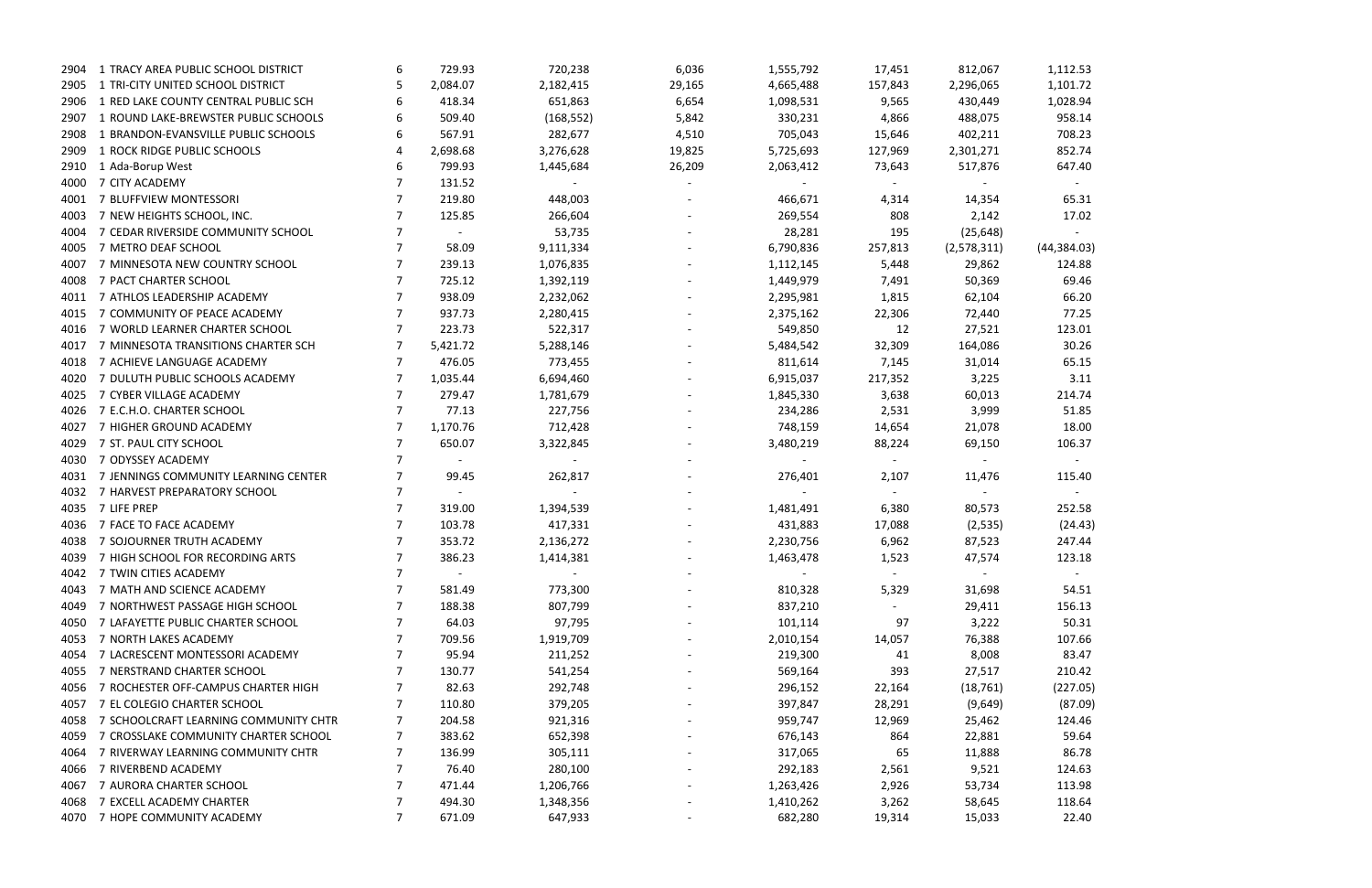|           |  | 49.17           |          |
|-----------|--|-----------------|----------|
|           |  | 117.51          |          |
|           |  | 48.85           |          |
|           |  |                 |          |
|           |  | 21.65           |          |
|           |  | 87.89<br>47.22  |          |
|           |  | 85.74           |          |
|           |  | 25.33           |          |
|           |  | 46.35           |          |
|           |  | 4.14            |          |
|           |  | 79.35           |          |
|           |  | 137.94          |          |
|           |  | 63.16           |          |
|           |  | 41.60           |          |
|           |  | 81.51           |          |
|           |  | 250.97          |          |
|           |  | 195.76          |          |
|           |  | 91.71           |          |
|           |  | 49.56           |          |
|           |  | 237.18          |          |
|           |  | 58.33<br>279.44 |          |
|           |  |                 | (194.73) |
|           |  | 12.90           |          |
|           |  | 216.44          |          |
|           |  | 133.32          |          |
|           |  | 18.76           |          |
|           |  | 55.51           |          |
|           |  | 68.10           |          |
|           |  |                 | (14.04)  |
|           |  | 44.89           |          |
| 8,284.52) |  |                 |          |
|           |  |                 |          |
|           |  | 84.21           |          |
|           |  | 52.54<br>445.76 |          |
|           |  | 76.04           |          |
|           |  |                 | (31.44)  |
|           |  | 46.60           |          |
|           |  | 193.10          |          |
|           |  | 33.61           |          |
|           |  | 172.22          |          |
|           |  | 290.07          |          |
|           |  | 110.44          |          |
|           |  | 110.88          |          |
|           |  |                 |          |

| 4073 | 7 ACADEMIA CESAR CHAVEZ CHARTER SCH.       |   | 450.44                   | 856,796                  | 880,415   | 1,472   | 22,146      | 49.17            |
|------|--------------------------------------------|---|--------------------------|--------------------------|-----------|---------|-------------|------------------|
| 4074 | 7 AFSA HIGH SCHOOL                         |   | 483.52                   | 1,793,587                | 1,869,503 | 19,096  | 56,820      | 117.51           |
| 4075 | 7 AVALON SCHOOL                            |   | 290.41                   | 1,542,952                | 1,594,247 | 37,109  | 14,186      | 48.85            |
| 4077 | 7 TWIN CITIES INTERNATIONAL ELEM SCH       |   | $\overline{\phantom{a}}$ | $\overline{\phantom{a}}$ |           | $\sim$  | $\sim$      |                  |
| 4078 | 7 MINNESOTA INTERNATIONAL MIDDLE CHTR      |   | 1,183.87                 | 1,166,783                | 1,229,132 | 36,713  | 25,635      | 21.65            |
| 4079 | 7 FRIENDSHIP ACDMY OF FINE ARTS CHTR.      | 7 | 329.32                   | 789,570                  | 822,195   | 3,680   | 28,945      | 87.89            |
| 4080 | 7 PILLAGER AREA CHARTER SCHOOL             |   | 52.98                    | 75,579                   | 78,081    |         | 2,502       | 47.22            |
| 4081 | 7 DISCOVERY PUBLIC SCHOOL FARIBAULT        |   | 64.15                    | 211,511                  | 219,435   | 2,424   | 5,500       | 85.74            |
| 4082 | 7 BLUESKY CHARTER SCHOOL                   |   | 665.31                   | 915,828                  | 958,135   | 25,458  | 16,850      | 25.33            |
| 4083 | 7 RIDGEWAY COMMUNITY SCHOOL                |   | 102.34                   | 123,591                  | 129,239   | 905     | 4,743       | 46.35            |
| 4084 | 7 NORTH SHORE COMMUNITY SCHOOL             |   | 356.99                   | 521,534                  | 546,770   | 23,757  | 1,479       | 4.14             |
| 4085 | 7 HARBOR CITY INTERNATIONAL CHARTER        |   | 256.94                   | 588,738                  | 617,006   | 7,878   | 20,389      | 79.35            |
| 4087 | 7 SAGE ACADEMY CHARTER SCHOOL              |   | 88.74                    | 466,167                  | 478,895   | 487     | 12,240      | 137.94           |
| 4088 | 7 URBAN ACADEMY CHARTER SCHOOL             |   | 492.98                   | 828,580                  | 864,686   | 4,969   | 31,137      | 63.16            |
| 4089 | 7 NEW CITY SCHOOL                          |   | 314.67                   | 471,928                  | 492,240   | 7,221   | 13,091      | 41.60            |
| 4090 | 7 PRAIRIE CREEK COMMUNITY SCHOOL           |   | 177.96                   | 476,274                  | 497,403   | 6,624   | 14,505      | 81.51            |
| 4091 | 7 ARCADIA CHARTER SCHOOL                   |   | 142.97                   | 780,749                  | 817,315   | 684     | 35,882      | 250.97           |
| 4092 | 7 WATERSHED HIGH SCHOOL                    |   | 52.91                    | 210,254                  | 221,292   | 680     | 10,358      | 195.76           |
| 4093 | 7 NEW CENTURY ACADEMY                      |   | 141.97                   | 768,886                  | 791,076   | 9,170   | 13,020      | 91.71            |
| 4095 | 7 TRIO WOLF CREEK DISTANCE LEARNING        |   | 200.18                   | 210,093                  | 220,015   | $\sim$  | 9,922       | 49.56            |
| 4097 | 7 PARTNERSHIP ACADEMY, INC.                |   | 512.19                   | 2,551,229                | 2,676,858 | 4,144   | 121,484     | 237.18           |
| 4098 | 7 NOVA CLASSICAL ACADEMY                   |   | 1,065.65                 | 1,438,721                | 1,501,014 | 129     | 62,163      | 58.33            |
| 4100 | 7 GREAT EXPECTATIONS                       |   | 126.37                   | 719,633                  | 755,867   | 921     | 35,313      | 279.44           |
| 4102 | 7 MINNESOTA INTERNSHIP CENTER              |   | 487.30                   | 1,055,865                | 1,107,579 | 146,607 | (94, 892)   | (194.73)         |
| 4103 | 7 HMONG COLLEGE PREP ACADEMY               |   | 2,493.79                 | 2,605,197                | 2,722,710 | 85,345  | 32,167      | 12.90            |
| 4104 | 7 PALADIN ACADEMY                          |   | 243.58                   | 1,318,672                | 1,378,458 | 7,066   | 52,720      | 216.44           |
| 4105 | 7 GREAT RIVER SCHOOL                       |   | 843.14                   | 2,798,579                | 2,915,307 | 4,321   | 112,407     | 133.32           |
| 4106 | 7 TREKNORTH HIGH SCHOOL                    |   | 282.02                   | 744,594                  | 772,077   | 22,191  | 5,292       | 18.76            |
| 4107 | 7 VOYAGEURS EXPEDITIONARY                  |   | 117.49                   | 347,596                  | 361,363   | 7,244   | 6,522       | 55.51            |
| 4110 | 7 MAIN STREET SCHOOL PERFORMING ARTS       |   | 404.03                   | 776,125                  | 803,640   | $\sim$  | 27,515      | 68.10            |
|      | 4111 7 AUGSBURG FAIRVIEW ACADEMY           |   | 130.81                   | 486,311                  | 504,031   | 19,557  | (1,837)     | (14.04)          |
| 4112 | 7 ST PAUL CONSERVATORY PERFORMING ART      |   | 468.04                   | 305,079                  | 326,089   | $\sim$  | 21,010      | 44.89            |
| 4113 | 7 FRASER ACADEMY                           |   | 194.86                   | 10,790,932               | 9,230,071 | 53,423  | (1,614,284) | (8, 284.52)      |
| 4115 | 7 MINNEAPOLIS ACADEMY CHARTER SCHOOL       |   | $\sim$                   | $\sim$                   |           | $\sim$  |             | $\sim$ 100 $\mu$ |
| 4116 | 7 LAKES INTERNATIONAL LANGUAGE ACADEM      |   | 1,378.48                 | 2,542,019                | 2,661,135 | 3,028   | 116,087     | 84.21            |
| 4118 | 7 KALEIDOSCOPE CHARTER SCHOOL              |   | 598.77                   | 1,533,847                | 1,598,334 | 33,028  | 31,458      | 52.54            |
| 4119 | 7 ACADEMIC ARTS HIGH SCHOOL                |   | 114.47                   | 1,052,881                | 1,106,282 | 2,378   | 51,024      | 445.76           |
| 4120 | 7 ST. CROIX PREPARATORY ACADEMY            |   | 1,275.06                 | 2,320,616                | 2,419,503 | 1,934   | 96,952      | 76.04            |
|      | 4121 7 UBAH MEDICAL ACADEMY CHARTER SCHOOL |   | 373.73                   | 365,455                  | 383,284   | 29,579  | (11,750)    | (31.44)          |
|      | 4122 7 EAGLE RIDGE ACADEMY CHARTER SCHOOL  |   | 1,506.78                 | 1,707,118                | 1,788,585 | 11,245  | 70,222      | 46.60            |
|      | 4124 7 BEACON ACADEMY                      |   | 738.38                   | 3,131,763                | 3,300,577 | 26,236  | 142,578     | 193.10           |
| 4126 | 7 PRAIRIE SEEDS ACADEMY                    |   | 836.43                   | 1,189,984                | 1,241,066 | 22,968  | 28,113      | 33.61            |
| 4127 | 7 TEAM ACADEMY                             |   | 117.94                   | 527,096                  | 553,397   | 5,990   | 20,312      | 172.22           |
| 4131 | 7 METRO SCHOOLS CHARTER                    |   | 950.46                   | 4,132,887                | 4,417,314 | 8,730   | 275,697     | 290.07           |
| 4132 | 7 TWIN CITIES ACADEMY HIGH SCHOOL          |   | 609.18                   | 1,916,957                | 2,002,623 | 18,386  | 67,280      | 110.44           |
|      | 4135 7 ROCHESTER MATH AND SCIENCE ACADEMY  |   | 514.70                   | 1,786,259                | 1,872,747 | 29,419  | 57,069      | 110.88           |
|      | 4137 7 SWAN RIVER MONTESSORI CHARTER SCH   | 7 | 140.93                   | 872,936                  | 913,351   | 4,035   | 36,381      | 258.14           |
|      |                                            |   |                          |                          |           |         |             |                  |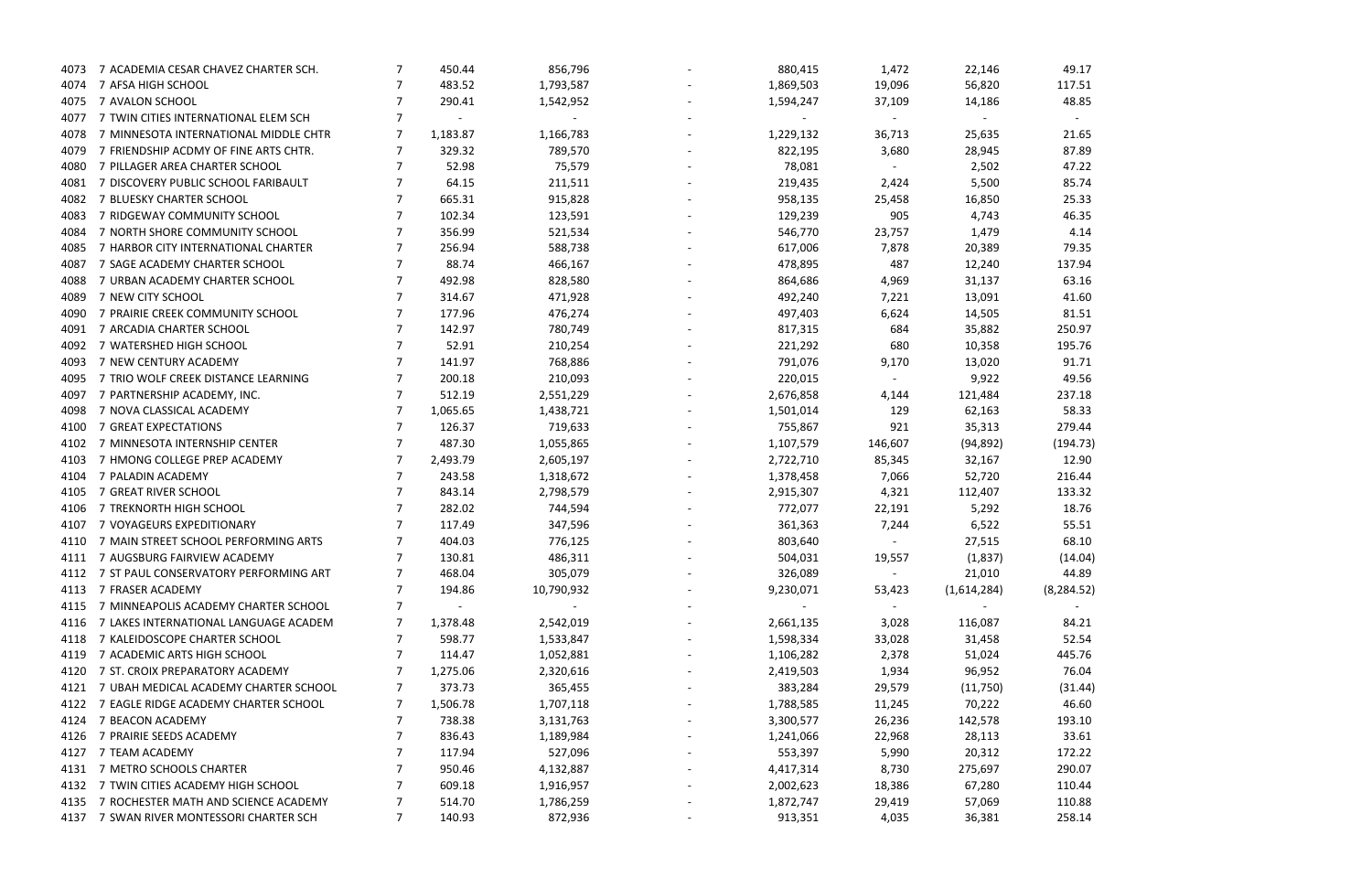|            |  |     | 204.11<br>43.23                                                                                                           |                     |  |
|------------|--|-----|---------------------------------------------------------------------------------------------------------------------------|---------------------|--|
|            |  |     | 80.48<br>19.15<br>109.29<br>64.98<br>286.08<br>80.29<br>124.68<br>113.67<br>108.38<br>115.12<br>37.87<br>207.30<br>192.50 | (4.17)              |  |
|            |  |     | 488.67<br>95.84<br>114.63<br>147.65<br>203.15<br>100.70<br>14.56<br>85.04                                                 |                     |  |
| 13,338.55) |  |     | 16.19<br>46.74<br>57.25<br>71.17<br>82.30                                                                                 |                     |  |
|            |  |     | 162.63<br>841.87                                                                                                          |                     |  |
|            |  |     | 214.04<br>217.10<br>70.47<br>48.77<br>36.70<br>34.05                                                                      | (56.22)<br>(779.35) |  |
|            |  | 72c |                                                                                                                           |                     |  |

| 4138 | 7 MILROY AREA CHARTER SCHOOL             |   |            |            |            |         |             |              |
|------|------------------------------------------|---|------------|------------|------------|---------|-------------|--------------|
| 4139 | 7 LOVEWORKS ACADEMY FOR ARTS             |   | 161.06     | 719,498    | 752,797    | 425     | 32,874      | 204.11       |
| 4140 | 7 YINGHUA ACADEMY                        |   | 888.71     | 829,988    | 869,725    | 1,314   | 38,423      | 43.23        |
| 4141 | 7 PAIDEIA ACADEMY CHARTER SCHOOL         |   | $\sim$ $-$ |            |            |         |             |              |
| 4142 | 7 STRIDE ACADEMY CHARTER SCHOOL          |   | 514.16     | 940,105    | 987,652    | 6,167   | 41,380      | 80.48        |
| 4143 | 7 NEW MILLENNIUM ACADEMY CHARTER SCH     |   | 805.19     | 1,089,489  | 1,146,087  | 41,182  | 15,416      | 19.15        |
| 4144 | 7 GREEN ISLE COMMUNITY SCHOOL            |   | 46.43      | 188,596    | 194,373    | 704     | 5,074       | 109.29       |
| 4145 | 7 BIRCH GROVE COMMUNITY SCHOOL           |   | 29.68      | 87,773     | 90,237     | 535     | 1,929       | 64.98        |
| 4146 | 7 NORTHERN LIGHTS COMMUNITY SCHOOL       |   | 121.79     | 913,567    | 953,310    | 4,901   | 34,842      | 286.08       |
| 4150 | 7 MINNESOTA ONLINE HIGH SCHOOL           |   | 248.95     | 607,543    | 635,549    | 29,044  | (1,038)     | (4.17)       |
| 4151 | 7 EDVISIONS OFF CAMPUS SCHOOL            |   | 124.18     | 288,968    | 298,939    |         | 9,971       | 80.29        |
| 4152 | 7 TWIN CITIES GERMAN IMMERSION CHTR      |   | 627.49     | 1,694,808  | 1,773,112  | -71     | 78,233      | 124.68       |
| 4153 | 7 DUGSI ACADEMY                          |   | 444.60     | 1,422,468  | 1,481,110  | 8,104   | 50,538      | 113.67       |
| 4155 | 7 NAYTAHWAUSH COMMUNITY SCHOOL           |   | 166.83     | 703,104    | 741,536    | 20,351  | 18,081      | 108.38       |
| 4159 | 7 SEVEN HILLS CLASSICAL ACADEMY          |   | 1,163.72   | 3,264,238  | 3,407,117  | 8,911   | 133,969     | 115.12       |
| 4160 | 7 SPECTRUM HIGH SCHOOL                   |   | 933.71     | 710,368    | 745,728    |         | 35,360      | 37.87        |
| 4161 | 7 NEW DISCOVERIES MONTESSORI ACADEMY     |   | 244.77     | 3,025,808  | 3,111,652  | 35,103  | 50,741      | 207.30       |
| 4162 | 7 SOUTHSIDE FAMILY CHARTER SCHOOL        |   | 123.20     | 538,656    | 562,660    | 287     | 23,717      | 192.50       |
| 4163 | 7 LEARNING FOR LEADERSHIP CHARTER        |   | $\sim$     |            |            |         |             |              |
| 4164 | 7 LAURA JEFFREY ACADEMY CHARTER          |   | 83.88      | 897,702    | 942,449    | 3,758   | 40,989      | 488.67       |
| 4166 | 7 EAST RANGE ACADEMY OF TECH-SCIENCE     |   | 176.63     | 468,077    | 485,907    | 901     | 16,928      | 95.84        |
| 4167 | 7 INTERNATIONAL SPANISH LANGUAGE ACAD    |   | 392.76     | 817,267    | 862,807    | 518     | 45,022      | 114.63       |
| 4168 | 7 GLACIAL HILLS ELEMENTARY               |   | 101.57     | 365,009    | 381,903    | 1,897   | 14,997      | 147.65       |
| 4169 | 7 STONEBRIDGE COMMUNITY SCHOOL           |   | 289.51     | 1,567,289  | 1,626,870  | 768     | 58,812      | 203.15       |
| 4170 | 7 HIAWATHA ACADEMIES                     |   | 1,742.75   | 5,995,388  | 6,249,857  | 78,972  | 175,497     | 100.70       |
| 4171 | 7 NOBLE ACADEMY                          |   | 783.24     | 213,326    | 224,865    | 135     | 11,404      | 14.56        |
| 4172 | 7 CLARKFIELD CHARTER SCHOOL              |   | 52.95      | 88,656     | 93,776     | 617     | 4,503       | 85.04        |
| 4177 | 7 MINISINAAKWAANG LEADERSHIP ACADEMY     |   | $\sim$ $-$ | 69,148     | 36,394     |         | (32, 754)   |              |
| 4178 | 7 LINCOLN INTERNATIONAL SCHOOL           |   | 174.88     | 198,277    | 209,267    | 8,159   | 2,831       | 16.19        |
| 4181 | 7 COMMUNITY SCHOOL OF EXCELLENCE         |   | 1,653.33   | 1,585,759  | 1,665,116  | 2,081   | 77,277      | 46.74        |
|      | 4183 7 LIONSGATE ACADEMY                 |   | 451.30     | 22,023,728 | 16,527,907 | 523,899 | (6,019,720) | (13, 338.55) |
| 4184 | 7 ASPEN ACADEMY                          | 7 | 736.25     | 1,346,538  | 1,404,805  | 16,117  | 42,150      | 57.25        |
| 4185 | 7 DAVINCI ACADEMY                        |   | 1,004.33   | 2,039,685  | 2,130,443  | 19,276  | 71,481      | 71.17        |
| 4186 | 7 GLOBAL ACADEMY                         |   | 467.64     | 1,315,915  | 1,371,166  | 16,766  | 38,485      | 82.30        |
| 4187 | 7 NATURAL SCIENCE ACADEMY                |   |            |            |            |         |             |              |
| 4188 | 7 COLOGNE ACADEMY                        |   | 938.00     | 3,285,860  | 3,474,736  | 36,330  | 152,547     | 162.63       |
| 4189 | 7 BRIGHT WATER ELEMENTARY                |   | 185.90     | 2,123,695  | 2,280,763  | 561     | 156,507     | 841.87       |
| 4190 | 7 RIVERS EDGE ACADEMY                    |   | $\sim$     |            |            | $\sim$  |             |              |
| 4191 | 7 KIPP MINNESOTA CHARTER SCHOOL          |   | 731.82     | 4,458,582  | 4,638,462  | 23,242  | 156,638     | 214.04       |
|      | 4192 7 BEST ACADEMY                      |   | 749.46     | 5,057,627  | 5,286,198  | 65,860  | 162,711     | 217.10       |
| 4193 | 7 COLLEGE PREPARATORY ELEMENTARY         |   | 184.35     | 559,329    | 557,233    | 8,268   | (10, 365)   | (56.22)      |
| 4194 | 7 CANNON RIVER STEM SCHOOL               |   | 362.16     | 769,692    | 803,272    | 8,060   | 25,520      | 70.47        |
| 4195 | 7 OSHKI OGIMAAG CHARTER SCHOOL           |   | 24.82      | 150,565    | 136,513    | 5,294   | (19, 346)   | (779.35)     |
| 4198 | 7 DISCOVERY WOODS MONTESSORI SCHOOL      |   | 107.70     | 170,285    | 177,551    | 2,014   | 5,252       | 48.77        |
| 4199 | 7 PARNASSUS PREPARATORY CHARTER SCH      |   | 1,375.29   | 1,277,073  | 1,336,119  | 8,567   | 50,479      | 36.70        |
| 4200 | 7 STEP ACADEMY CHARTER SCHOOL            |   | 673.14     | 716,712    | 753,041    | 13,410  | 22,919      | 34.05        |
|      | 4201 7 CORNERSTONE MONTESSORI ELEMENTARY | 7 | 137.07     | 865,779    | 905,706    | 2,534   | 37,392      | 272.81       |
|      |                                          |   |            |            |            |         |             |              |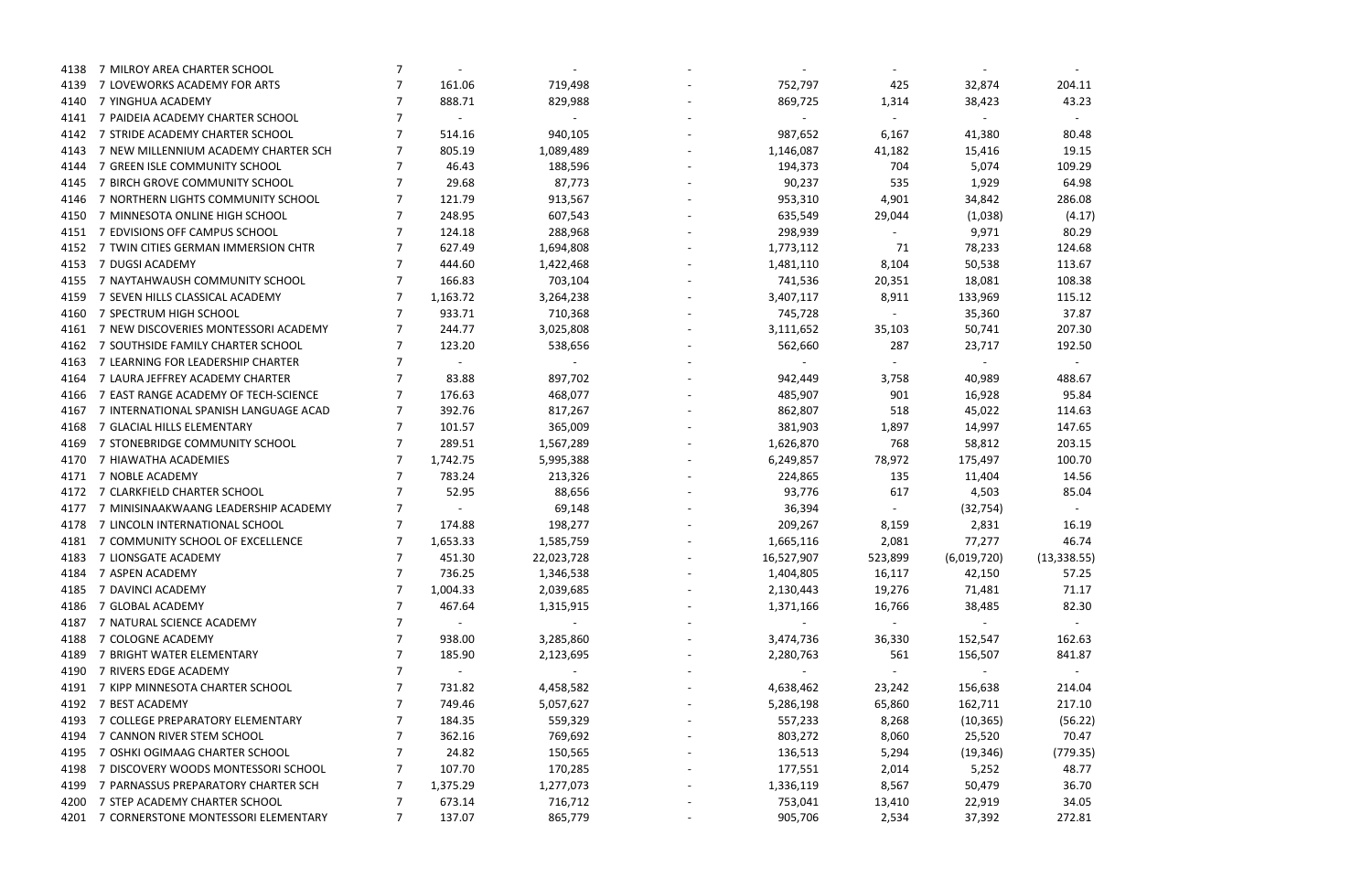- 166.19 - -<br>210.54  $\sim$ 49.92 -<br>52.51 66.77 35.38<br>663.36  $(74.15)$ 257.59 - -  $(22.64)$  $(792.54)$ 145.94<br>32.23  $(42.79)$ - - - 58.50<br>162.65  $(60.23)$  $(276.96)$ 

| 4203 | 7 MINNEAPOLIS COLLEGE PREPARATORY         |   |                 |           | $\sim$    |         | $\sim$     |          |
|------|-------------------------------------------|---|-----------------|-----------|-----------|---------|------------|----------|
| 4204 | 7 ROCHESTER STEM ACADEMY                  |   | 143.55          | 321,807   | 336,661   | 9,010   | 5,844      | 40.71    |
| 4205 | 7 HENNEPIN ELEMENTARY SCHOOL              |   | 442.61          | 1,813,309 | 1,894,362 | 6,430   | 74,623     | 168.60   |
| 4207 | 7 VERMILION COUNTRY SCHOOL                |   | 41.49           | 166,031   | 172,926   |         | 6,895      | 166.19   |
| 4208 | 7 NASHA SHKOLA CHARTER SCHOOL             |   | 134.56          | 145,517   | 152,764   |         | 7,246      | 53.85    |
| 4209 | 7 MASTERY SCHOOL                          |   | $\sim$          | 109,322   | 57,538    |         | (51, 784)  |          |
| 4210 | 7 UPPER MISSISSIPPI ACADEMY               |   | 334.78          | 1,774,196 | 1,849,739 | 10,370  | 65,173     | 194.68   |
| 4212 | 7 WEST SIDE SUMMIT CHARTER SCHOOL         |   | $\sim$ $-$      | $\sim$    | $\sim$    | $\sim$  | $\sim$     |          |
| 4213 | 7 PRODEO ACADEMY                          |   | 726.74          | 4,178,266 | 4,353,992 | 22,715  | 153,011    | 210.54   |
| 4214 | 7 WEST CONCORD PUBLIC CHARTER SCHOOL      |   | $\sim$          | $\sim$    |           |         | $\sim$     |          |
| 4215 | 7 SEJONG ACADEMY OF MINNESOTA             |   | 185.26          | 425,803   | 435,051   |         | 9,248      | 49.92    |
| 4216 | 7 FREEDOM ACADEMY CHARTER SCHOOL          |   | $\sim$ $-$      | $\sim$    | $\sim$    |         | $\sim$ $-$ |          |
| 4217 | 7 TECHNICAL ACADEMIES OF MINNESOTA        |   | 126.05          | 702,843   | 720,358   | 10,897  | 6,619      | 52.51    |
| 4218 | 7 VENTURE ACADEMY                         |   | 383.40          | 2,272,080 | 2,365,176 | 61,038  | 32,058     | 83.62    |
| 4219 | 7 NORTHEAST COLLEGE PREP                  |   | 378.71          | 1,858,223 | 1,941,612 | 22,336  | 61,053     | 161.21   |
| 4220 | 7 AGAMIM CLASSICAL ACADEMY                |   | 332.57          | 1,663,370 | 1,737,878 | 13,346  | 61,163     | 183.91   |
| 4221 | 7 DISCOVERY CHARTER SCHOOL                |   | 243.48          | 270,561   | 283,608   | 7,308   | 5,739      | 23.57    |
| 4223 | 7 SAINT CLOUD MATH AND SCIENCE ACADEM     |   | 256.95          | 491,838   | 515,490   | 2,333   | 21,320     | 82.97    |
| 4224 | 7 STAR OF THE NORTH ACADEMY CHARTER S     |   | 155.73          | 188,479   | 198,878   |         | 10,399     | 66.77    |
| 4225 | 7 UNIVERSAL ACADEMY CHARTER SCHOOL        |   | 428.59          | 434,540   | 449,702   |         | 15,162     | 35.38    |
| 4226 | 7 BDOTE LEARNING CENTER                   |   | 133.34          | 1,773,841 | 1,872,503 | 10,208  | 88,453     | 663.36   |
| 4227 | 7 ART AND SCIENCE ACADEMY                 |   | 370.83          | 1,146,489 | 1,195,392 | 2,402   | 46,500     | 125.39   |
| 4228 | 7 WOODBURY LEADERSHIP ACADEMY             |   | 693.27          | 772,811   | 813,879   | 10,732  | 30,336     | 43.76    |
| 4229 | 7 JANE GOODALL ACADEMY                    |   | 145.33          | 740,501   | 732,175   | 2,449   | (10, 776)  | (74.15   |
| 4230 | 7 MN EARLY LEARNING ACADEMY               |   | 213.02          | 679,986   | 709,147   | 7,033   | 22,128     | 103.88   |
| 4231 | 7 MINNESOTA MATH AND SCIENCE ACADEMY      |   | 592.41          | 556,263   | 582,724   | 8,209   | 18,253     | 30.81    |
| 4232 | 7 SUMMIT CHARTER SCHOOL                   |   | 300.58          | 578,559   | 619,738   | 3,638   | 37,542     | 124.90   |
| 4233 | 7 LEVEL UP ACADEMY                        |   | 179.08          | 1,004,230 | 1,056,656 | 6,296   | 46,131     | 257.59   |
| 4234 | 7 MILL CITY HIGH SCHOOL                   |   |                 |           |           |         |            |          |
| 4235 | 7 FLEX ACADEMY                            |   |                 |           |           |         |            |          |
|      | 4237 7 'METRO EDUCATION FOR FUTURE EMPLOY |   | 128.89          | 235,035   | 244,414   | 12,297  | (2,918)    | (22.64)  |
| 4238 | 7 ROCHESTER BEACON ACADEMY                | 7 | 138.17          | 1,442,099 | 1,442,099 | 109,505 | (109, 505) | (792.54) |
| 4239 | 7 TESFA INTERNATIONAL SCHOOL              |   | 237.32          | 908,919   | 975,841   | 32,288  | 34,634     | 145.94   |
| 4240 | 7 New Century School                      |   | 397.81          | 845,117   | 877,624   | 19,687  | 12,820     | 32.23    |
| 4243 | 7 North Metro Flex Academy                |   | 253.94          | 978,668   | 1,020,094 | 18,218  | 23,209     | 91.39    |
| 4244 | 7 FIT Academy                             |   | 347.05          | 1,257,659 | 1,305,941 | 63,132  | (14, 849)  | (42.79   |
| 4246 | 7 Big Picture Twin Cities                 |   |                 |           |           |         |            |          |
| 4248 | 7 T.R.U.T.H. Preparatory Academy Char     |   |                 |           |           |         |            |          |
| 4249 | 7 Sankofa Underground North Academy       |   |                 |           |           |         |            |          |
| 4250 | 7 Athlos Academy of Saint Cloud           |   | 631.23          | 1,123,953 | 1,171,564 | 10,964  | 36,647     | 58.06    |
| 4253 | 7 Phoenix Academy Charter School          |   | 188.36          | 207,188   | 218,207   |         | 11,019     | 58.50    |
| 4254 | 7 Marine Area Community School            |   | 221.01          | 967,926   | 1,008,085 |         | 35,947     | 162.65   |
|      |                                           |   |                 |           |           | 4,212   |            | 101.69   |
| 4255 | 7 Skyline Math and Science Academy        |   | 277.88          | 1,054,649 | 1,105,034 | 22,128  | 28,257     |          |
| 4258 | 7 The Journey School                      |   | 132.81          | 234,322   | 247,028   | 101     | 12,605     | 94.91    |
| 4261 | 7 SciTech Academy Charter School          |   | 306.50<br>69.08 | 593,203   | 613,032   | 38,289  | (18, 460)  | (60.23)  |
| 4263 | 7 Progeny Academy Charter School          |   |                 | 153,993   | 155,846   | 20,986  | (19, 133)  | (276.96) |
| 4264 | 7 Gateway STEM Academy                    | 7 | 220.58          | 377,672   | 389,898   | 119     | 12,108     | 54.89    |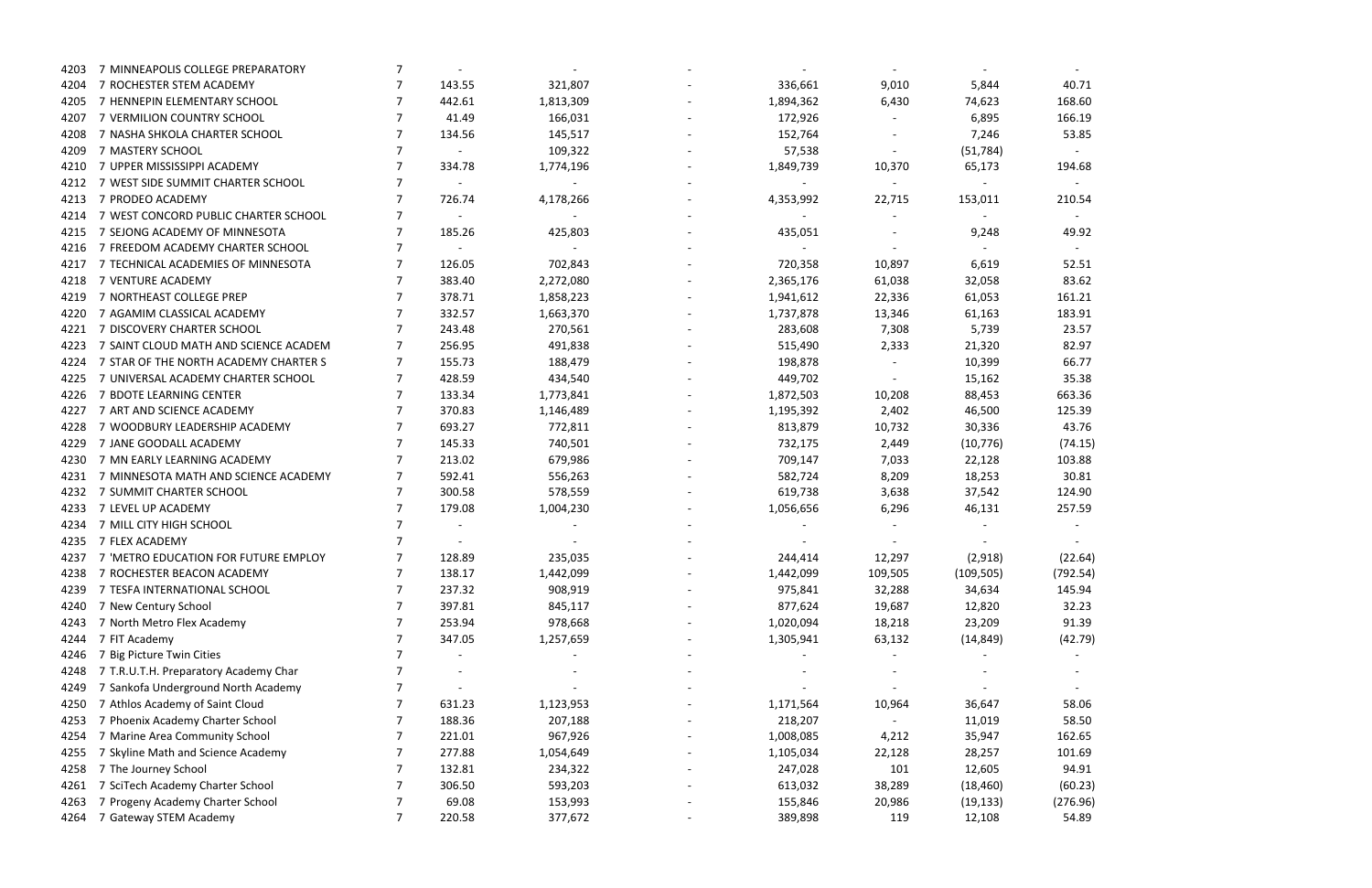| 7 Minnesota Wildflower Montessori Sch<br>4265       | 31.64  |            |            |         |               |         |
|-----------------------------------------------------|--------|------------|------------|---------|---------------|---------|
| 7 Three Rivers Montessori School<br>4266            | 162.31 |            |            |         |               |         |
| 7 Horizon Science Academy<br>4267                   | 83.06  | 230,646    | 237,048    |         | 6,402         | 77.08   |
| 7 Great Oaks Academy Charter School<br>4268         | 188.32 |            |            |         |               |         |
| 7 Quantum STEAM Academy Charter<br>4269             | 104.72 | 218,178    | 236,441    |         | 18,262        | 174.39  |
| 7 Aurora Waasakone Community of Learning<br>4271    | 119.85 | 354,400    | 370,849    | 18,658  | (2,209)       | (18.43) |
| 7 Modern Montessori Charter School<br>4273          | 161.15 | 277,560    | 292,802    | 1,150   | 14,092        | 87.45   |
| 7 East-West International Education Academy<br>4274 |        |            |            |         |               |         |
| 7 St. Paul School of Northern Lights<br>4275        | 211.34 | 680,928    | 707,046    | 2,014   | 24,104        | 114.05  |
| 7 Notre Ecole Academy<br>4276                       | 41.32  | 57,825     | 63,608     |         | 5,782         | 139.95  |
| 7 Metro Tech Academy Charter School<br>4277         | 116.53 | 46,520     | 46,520     |         |               |         |
| 7 Innovation Sci & Tech Academy<br>4282             | 76.67  | 57,148     | 61,762     |         | 4,613         | 60.17   |
| 7 MDE CHT EST (FUDGE)<br>4999                       |        |            |            |         |               |         |
| 6003 50 EAST CENTRAL MN ED. CABLE COOP.             |        |            |            |         |               |         |
| 6004 61 FRESHWATER ED. DIST.                        |        | 3,199,846  | 2,269,266  | 238,505 | (1, 169, 085) |         |
| 6009 61 ST. CROIX RIVER EDUCATION DISTRICT          |        | 4,236,657  | 3,286,190  | 391,140 | (1,341,607)   |         |
| 6012 61 ZUMBRO EDUCATION DISTRICT                   |        | 3,416,255  | 2,576,775  | 319,330 | (1, 158, 810) |         |
| 6013 61 HIAWATHA VALLEY ED. DISTRICT                |        | 3,399,467  | 2,909,138  | 154,841 | (645, 170)    |         |
| 6014 61 RUNESTONE AREA ED. DISTRICT                 |        | 255,766    | 243,912    | 4,719   | (16, 573)     |         |
| 6018 61 MN RIVER VALLEY EDUCATION DISTRICT          |        | 244,023    | 244,023    |         |               |         |
| 6026 61 WEST CENTRAL EDUCATION DISTRICT             |        | 1,395,664  | 1,115,691  | 76,259  | (356, 232)    |         |
| 6027 61 MN VALLEY EDUCATION DISTRICT                |        | 3,113,400  | 2,487,694  | 279,962 | (905, 667)    |         |
| 6036 50 SOCRATES                                    |        |            |            |         |               |         |
| 6040 50 LITTLE CROW TELE-MEDIA NETWORK              |        |            |            |         |               |         |
| 6048 50 WASIOJA ED. TECHNOLOGY COOP.                |        |            |            |         |               |         |
| 6049 61 RIVER BEND EDUCATION DISTRICT               |        | 3,654,987  | 2,712,301  | 297,066 | (1, 239, 752) |         |
| 6050 52 PAUL BUNYAN EDUCATION COOPERATIVE           |        |            |            |         |               |         |
| 6051 61 GOODHUE COUNTY EDUCATION DISTRICT           |        | 4,367,522  | 3,668,404  | 356,514 | (1,055,632)   |         |
| 6054 50 CENTRAL MN ED TELECOM SYSTEM                |        |            |            |         |               |         |
| 6067 62 EAST METRO INTEGRATION DISTRICT             |        |            |            |         |               |         |
| 6070 50 ITASCA AREA SCHOOLS COLLABORATIVE           |        |            |            |         |               |         |
| 6072 62 VALLEY CROSSING COMMUNITY SCHOOL            |        |            |            |         |               |         |
| 6074 50 CENTRAL MINNESOTA JT. POWERS DIST.          |        |            |            |         |               |         |
| 6076 50 NORTHLAND LEARNING CENTER                   |        | 3,509,414  | 2,291,411  | 369,043 | (1,587,047)   |         |
| 6078 62 N.W.SUBURBAN INTEGRATION DISTRICT           |        |            |            |         |               |         |
| 6079 52 RUM RIVER SPECIAL EDUCATION COOP            |        | 5,948,080  | 4,936,785  | 887,208 | (1,898,502)   |         |
| 6080 50 INFINITY: MINNESOTA DIGITAL ACADEMY         |        |            |            |         |               |         |
| 6081 50 SCOTT COUNTY SCHOOLS NETWORK (SCSN)         |        |            |            |         |               |         |
| 6082 50 REDWOOD AREA TELECOM COOPERATIVE            |        |            |            |         |               |         |
| 6083 52 SOUTHERN MN EDUCATION CONSORTIUM            |        | 4,317,056  | 3,604,636  | 225,660 | (938,080)     |         |
| 6085 50 NOBLES COUNTY INTG COLLABORATIVE            |        |            |            |         |               |         |
| 6087 50 SE MINNESOTA VIRTUAL ACADEMY(SEMVA)         |        |            |            |         |               |         |
| 6090 52 SNWSE COOP                                  |        | 12,007,634 | 10,670,881 | 894,436 | (2, 231, 189) |         |
| 6094 52 Cannon Valley Special Education Coo         |        | 5,735,323  | 3,997,827  | 322,529 | (2,060,025)   |         |
| 6095 52 Austin Albert Lea Area Special Educ         |        | 2,542,975  | 2,170,610  | 114,688 | (487, 052)    |         |
| 6096 52 Northern Lights Academy Cooperative         |        | 1,213,658  | 963,035    | 33,530  | (284, 153)    |         |
| 6383 61 BENTON-STEARNS ED. DISTRICT                 |        | 4,272,216  | 3,246,028  | 69,542  | (1,095,730)   |         |
|                                                     |        |            |            |         |               |         |

|  | 77.08          |         |  |  |
|--|----------------|---------|--|--|
|  | 174.39         |         |  |  |
|  |                | (18.43) |  |  |
|  | 87.45          |         |  |  |
|  |                |         |  |  |
|  | L14.05         |         |  |  |
|  | 139.95         |         |  |  |
|  |                |         |  |  |
|  | 60.17          |         |  |  |
|  |                |         |  |  |
|  | $\overline{a}$ |         |  |  |
|  |                |         |  |  |
|  |                |         |  |  |
|  |                |         |  |  |
|  |                |         |  |  |
|  | -              |         |  |  |
|  |                |         |  |  |
|  | $\overline{a}$ |         |  |  |
|  |                |         |  |  |
|  |                |         |  |  |
|  |                |         |  |  |
|  |                |         |  |  |
|  | -              |         |  |  |
|  |                |         |  |  |
|  |                |         |  |  |
|  |                |         |  |  |
|  |                |         |  |  |
|  |                |         |  |  |
|  |                |         |  |  |
|  |                |         |  |  |
|  |                |         |  |  |
|  |                |         |  |  |
|  |                |         |  |  |
|  |                |         |  |  |
|  |                |         |  |  |
|  |                |         |  |  |
|  |                |         |  |  |
|  |                |         |  |  |
|  |                |         |  |  |
|  |                |         |  |  |
|  |                |         |  |  |
|  |                |         |  |  |
|  |                |         |  |  |
|  |                |         |  |  |